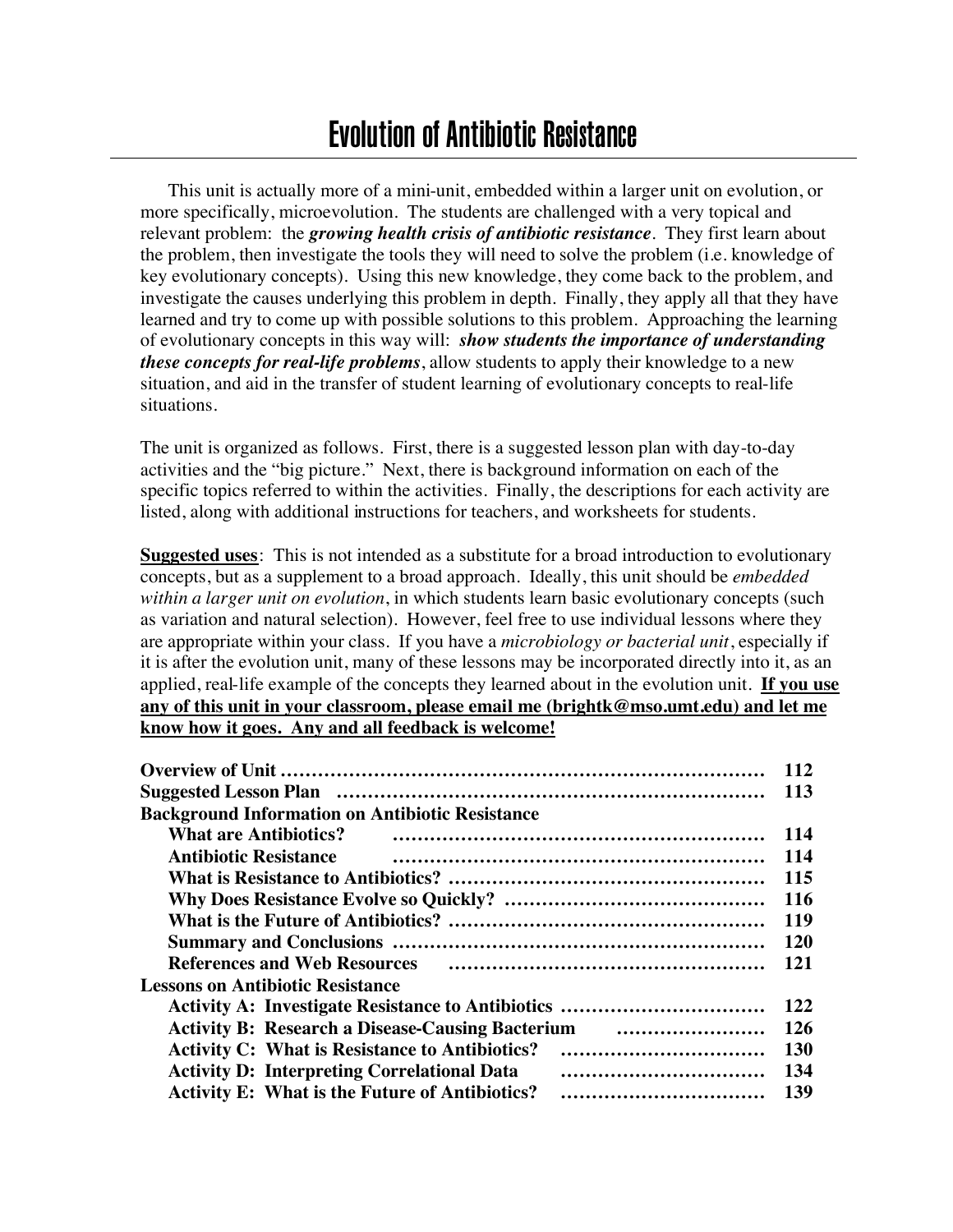## **Part I. Define the Problem to be Investigated: Bacterial Resistance to Antibiotics**

*Activity A) Investigate Resistance to Antibiotics*

Day 1: Have students set up experiment on resistance.

Day 2: Have students examine their experiment and make observations; small group/full class discussion of the significance of their findings.

*Activity B) Research a Disease-Causing Bacterium* Day 3: Assign research project, and help students begin researching their bacteria.

#### **Part II. Lessons on Evolutionary Concepts**

Introduce students to broad evolutionary concepts (variation, mutation, natural selection, adaptation, speciation, macroevolution, etc.).

#### **Part III. Investigate Reason for Problem 1: Bacteria Evolve!**

*Activity C) What Is Resistance To Antibiotics?*

Day 4: Have students get together in small groups and discuss questions from worksheet; end with a full class wrap-up on what exactly is resistance to antibiotics (an evolutionary response by bacteria).

## **Part IV. Investigate Reason for Problem 2: Antibiotics Select for Resistance, and Human Behavior Provides Opportunities for Bacteria to Evolve**

*Activity D) Interpreting Correlational Data*

Day 5: Have students break into small groups and work through worksheet; group discussion/lecture on how using antibiotics exerts natural selection for resistance.

### **Part V. Solutions to the Antibiotics Problem**

*Activity E) What is the Future of Antibiotics?*

Day 5: At the end of class, assign articles to read for the next day.

Day 6: Have students break into small groups to discuss their articles, using the questions in the worksheet as a guide; full-class discussion of possible solutions.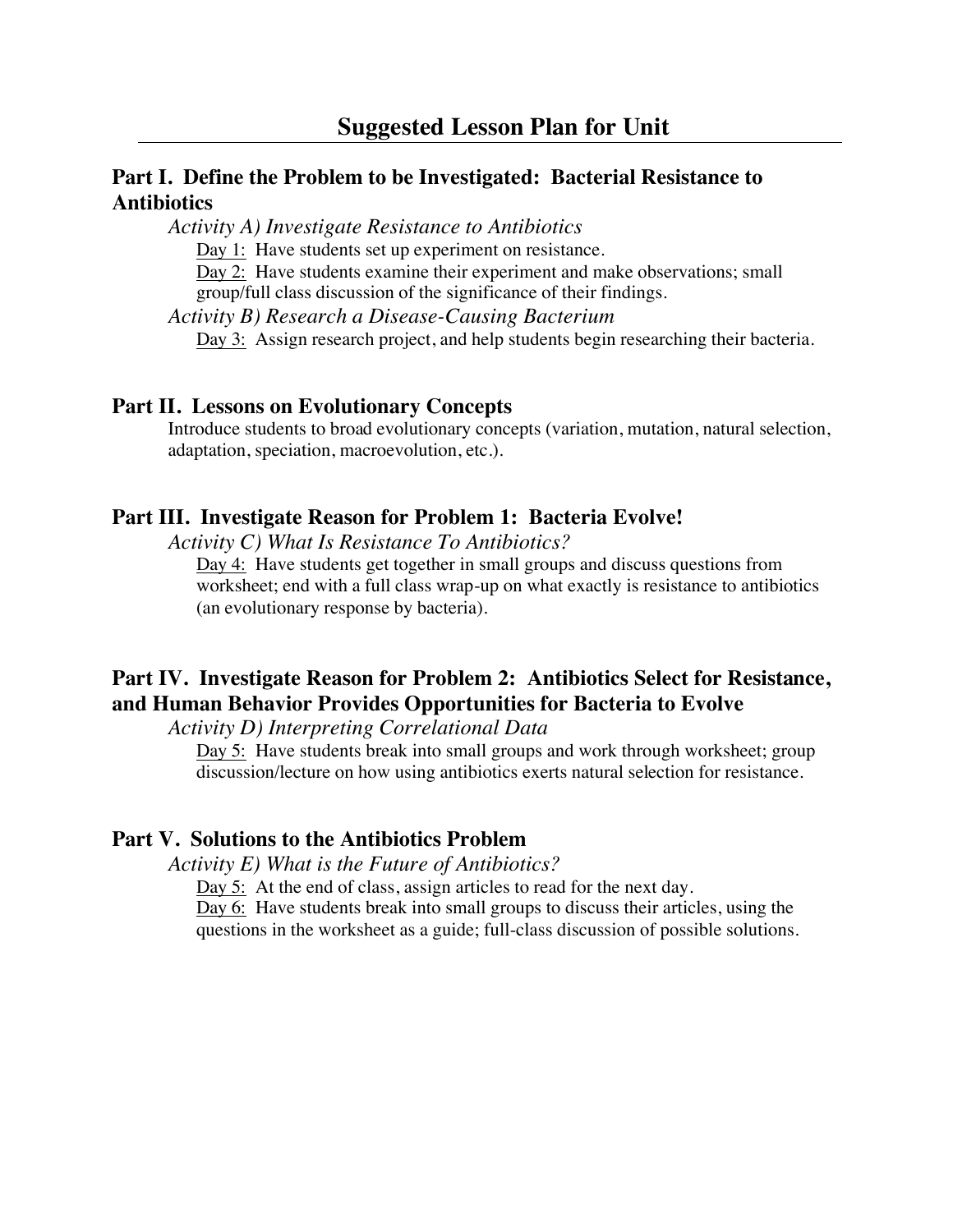#### **What are Antibiotics?**

In the late 1920's, the Scottish microbiologist Alexander Fleming returned from a trip to find that one of his petri dishes containing the bacterium, *Staphylococcus aureus*, was contaminated with the mold, *Penicillium notatum*. Like a good scientist, he did not just throw it out and start over; rather, he made an observation: *there were no bacterial staph colonies growing directly around the mold*. There was a zone that was free of bacterial growth directly surrounding the mold. Upon closer inspection, he noticed that the mold was secreting a liquid (now called penicillin) that he later learned was the cause of death to the bacteria growing in close proximity to the mold.

What Fleming had discovered (actually, re-discovered) was an *antibiotic*: *a chemical that inhibits the growth of or kills microorganisms (e.g. bacteria). Antibiotics have evolved in fungi and bacteria as defenses against other microbes*. Microorganisms often compete with each other for the same resources. In response to competition, many fungal and bacterial species have evolved chemical weapons to inhibit other species. *Antibiotics are the chemical weapons of fungi and bacteria.*

What do antibiotics do? How do they kill bacteria? They work through several different means. Some inhibit the synthesis (or production) of bacterial cell walls; some inhibit the synthesis of proteins; still others inhibit the replication of bacterial DNA. All of these are, of course, detrimental to the bacteria that encounter the antibiotic. So detrimental, in fact, it often kills them.

We humans know a good thing when we see it. A chemical substance that kills bacteria: we could use this to our advantage! And did we ever. Within a few decades, both naturally occurring and synthetic antibiotics were produced in mass quantities and given to people who were sick with infectious diseases. And they worked. *Antibiotics were the miracle cure to all kinds of infectious diseases that had been plaguing humans for hundreds of years.* Antibiotics worked so well, in fact, that in 1969, the U.S. Surgeon General declared: "it is time to close the book on infectious disease." The war against bacteria was over, and we had won!

Or had we?

## **Antibiotic<sup>1</sup> Resistance**

In 1941, all strains of staphylococcal bacteria (common causes of wound and postoperative infection) were *susceptible to (killed by)* penicillin. Three years later, one

 $\frac{1}{1}$  $<sup>1</sup>$  A more general term is antimicrobials; this includes antibiotics as well as drugs that are used to treat diseases</sup> caused by microbes other than bacteria (e.g. malaria, HIV/AIDS). Although antibiotics are exclusively discussed here, the evolutionary principles described are similar for all pathogenic microbes, not just bacteria.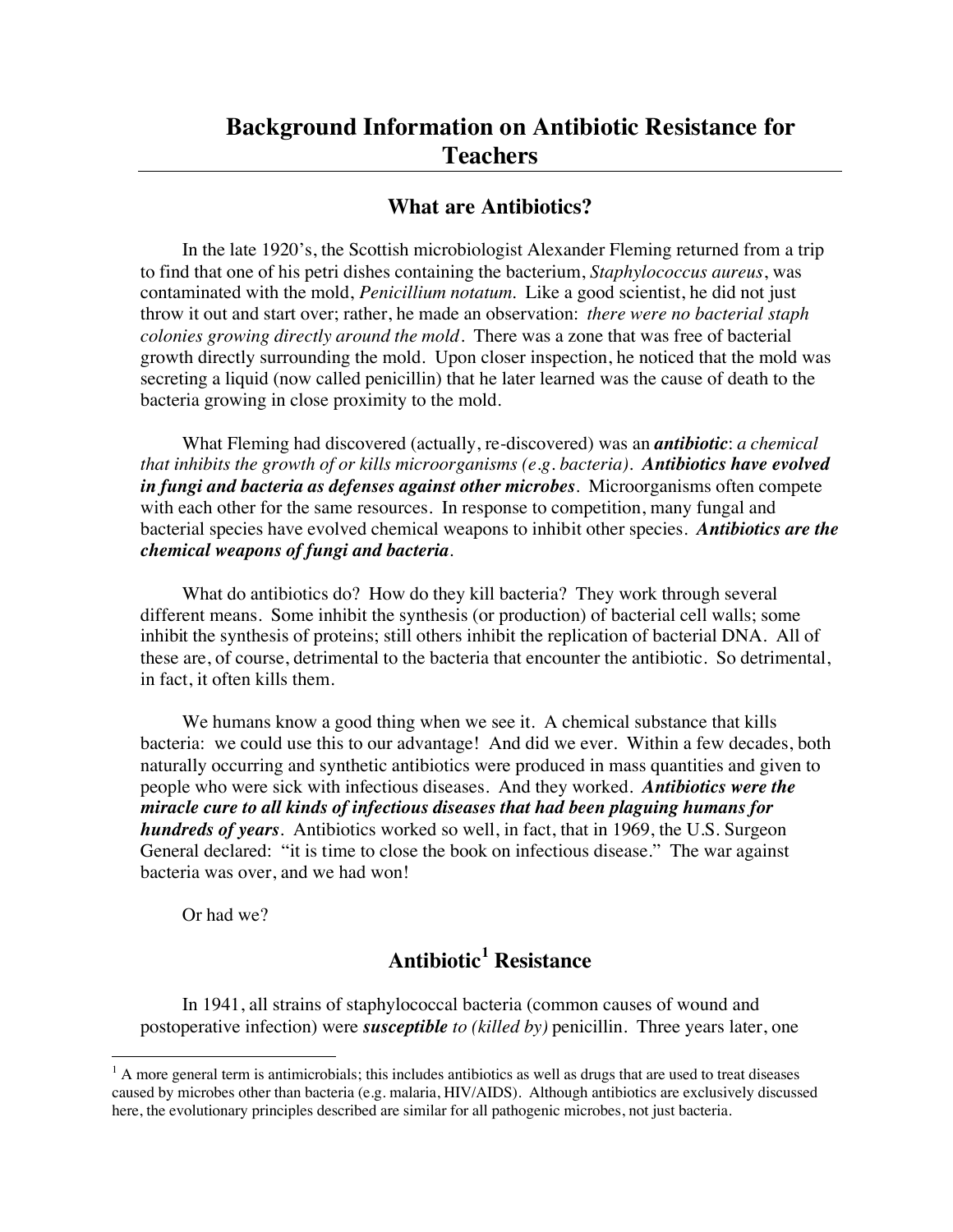strain of staph was no longer susceptible to penicillin; it was *resistant to (not killed by)* penicillin. Today, especially in hospitals, there are strains of staph bacteria that are resistant to, not just one, but nearly all known antibiotics. Although most of the multiple-drug resistant staph strains are only found in hospitals, recently, four children in North Dakota and Minnesota were killed by staph infections that they had acquired outside of a hospital.

*Staphylococcus* is not the only problem bacterium. More than two-dozen types of bacteria are now resistant to one or more types of antibiotics that had previously been effective against them. Certain strains of three bacterial species (*Enterococcus*, *Pseudomonas*, and *Mycobacterium tuberculosis)* are resistant to every antibiotic, including vancomycin, the antibiotic previously known as "the drug of last resort." Multi-drug resistant tuberculosis (TB, caused by *Mycobacterium tuberculosis*) is nearly epidemic in some areas of the world (e.g. Russia)<sup>2</sup>.

*Antibiotics are not as effective at killing bacteria as when they were first introduced*. People are dying from infections that were easily treated just a few years ago. It has been estimated that infections caused by resistant bacteria kill as many as 77,000 people every year in the United States alone. Resistance to antibiotics costs dollars as well as lives: it costs the nation up to \$30 billion every year.

What happened? Why can we no longer cure infections that were very easily treated just a few years ago?

### **What is Resistance to Antibiotics?**

There are several ways to address this question. First of all, there is a prevalent misconception that antibiotics no longer work because the people who take the drugs have developed a tolerance for the drug. This is not the case. *Humans do not develop a tolerance for antibiotics.* Antibiotics work by inhibiting or killing the bacteria living inside of us. The reason they no longer work (i.e. we do not get better after taking the antibiotic) is that the bacteria are no longer inhibited/killed by the drug—they are resistant to the effects of the antibiotic.

So, back to our question, what is resistance to antibiotics? Let us first address this question *physiologically*. There are several ways that bacteria resist the effects of antibiotics. Some resistant bacteria inactivate the antibiotic by destroying or modifying the drug itself so that it is no longer toxic. Some resistant bacteria pump the drug out of the bacterial cell so that the concentration of the drug is too low to be effective. Still, other resistant species have an altered form of the target site of the drug (the place on the cell where the drug binds), so the antibiotic cannot "find" its target. These are examples of the types of *resistance characters* that bacteria use to fight antibiotics.

Now, let us address this question on a different level: *evolutionarily*. What has happened to make these bacteria resistant to antibiotics? Have individual bacteria developed

 $\frac{1}{2}$  $2\degree$  For other examples of the growing problem of antbiotic resistance, see NIH fact sheet (www. niaid.nih.gov/factsheets/antimicro.htm)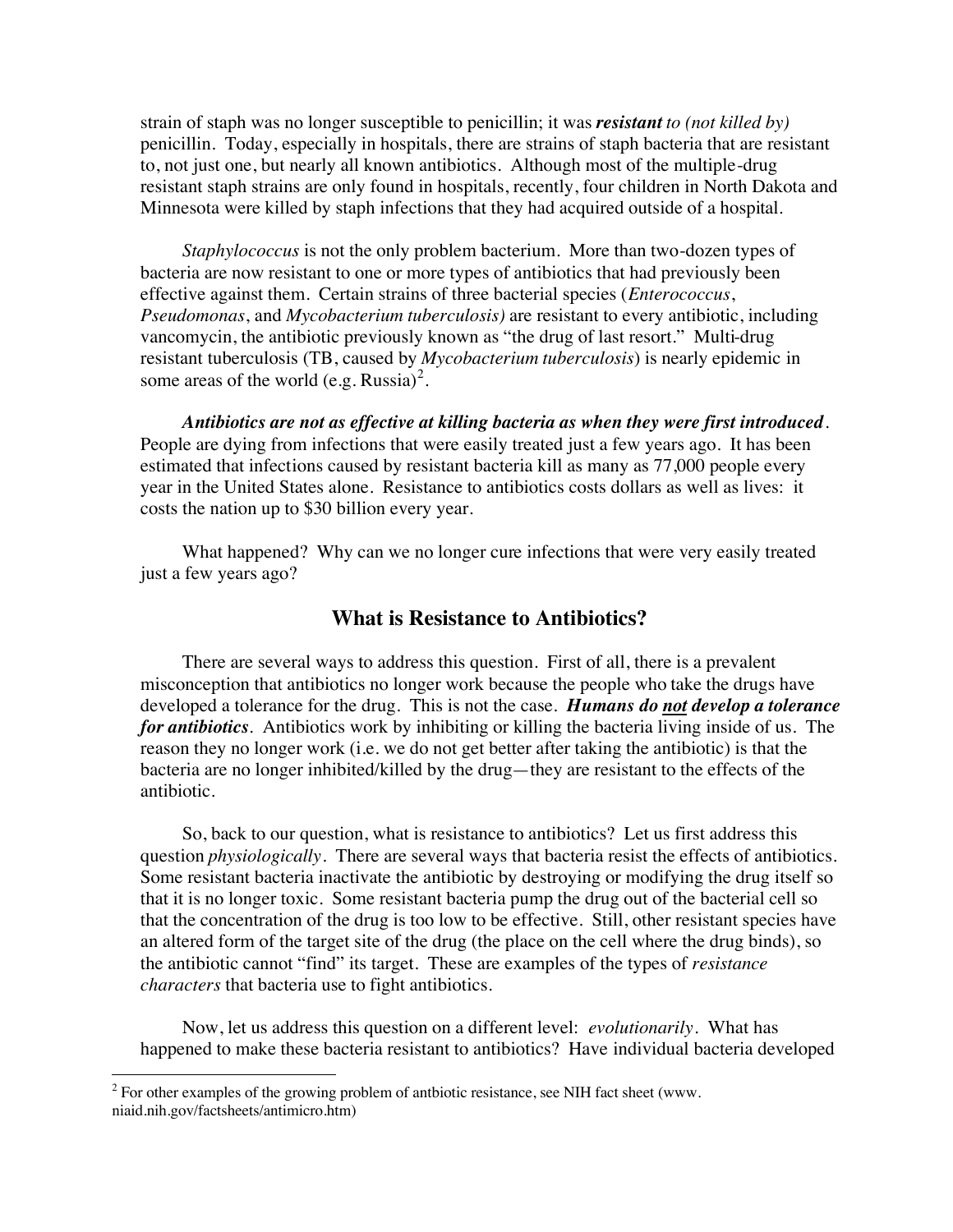a tolerance to the drug? Have they physiologically acclimated to the presence of the antibiotic so that it no longer affects them? No. What has happened is bacterial evolution. **M***utations that allow the bacteria to resist the effects of the antibiotic occur and have a selective advantage.* These mutations have the type of effects that were described in the previous paragraph (for example, there is a mutation that results in an altered form of the target site). These resistance characters are often simple mutations (i.e. changes in a single gene). The result is that *resistant bacteria differ genetically from their susceptible ancestors*.

So what happens if a bacterial cell has a mutation that allows it to resist the effect of an antibiotic? If that bacterium is in the presence of the antibiotic, then it will have an advantage: the drug will not kill it! It will be able to reproduce, while the susceptible bacteria (which are inhibited or killed by the antibiotic) will not**.** *In the presence of the*  antibiotic, the resistant mutant has a selective (reproductive) advantage over normal cells $^3$ . Originally, most or all bacteria in the population were susceptible to the antibiotic<sup>4</sup>. Over many generations, the resistant type will make up a greater and greater percentage of the population. Eventually, most or all of the individuals in the bacterial population will be resistant to the antibiotic. The population has evolved resistance due to natural selection by antibiotics: the genetic structure of the population has changed, from susceptible to the antibiotic to resistant to the antibiotic.

## **Why Does Resistance Evolve so Quickly?**

*Bacterial populations can evolve resistance very quickly*. For example, in one hospital, initially 5% of the strains of staphylococcal bacteria were resistant to the antibiotic ciprofloxacin. Within one year,  $80\%$  of the bacterial strains were resistant. From  $5\%$  to  $80\%$ in one year! Why do bacterial populations evolve resistance so quickly? There are two basic reasons:

- **1) in general, bacteria have the capacity to evolve quickly**
- **2) humans are helping them to evolve even faster**

#### **Bacteria Biology**

There are several aspects of bacteria biology that contribute to their capacity for rapid evolution. Bacteria, relative to humans, have very **short generation times**. A generation

 <sup>3</sup>  $3$  Note: when these mutations occur in the absence of the antibiotic, the resistant form does not have a selective advantage, and evolution of resistance does not occur. Typically, these resistance characters are evolutionarily costly to the bacteria that have them (e.g. they must divert energy from reproduction to maintaining the resistance character), so when these mutations occur in the absence of the antibiotic, they are selected against.

<sup>&</sup>lt;sup>4</sup> There may also be a very small percentage of the original population that is naturally resistant to the antibiotic. Naturally resistant bacteria are partially resistant—they are not be killed by a low dosage of the antibiotic, but will be killed by a higher dosage. This is analogous to humans and the flu—not everyone gets the flu, even if they are exposed to it (some people are naturally resistant). Naturally resistant bacteria were present long before the first antibiotics were used in humans (a legacy of the age-old arms race between competing microorganisms). Since the heavy use of antibiotics in humans, they have become much more common, and mutations that strengthen this partial resistance have been selected for.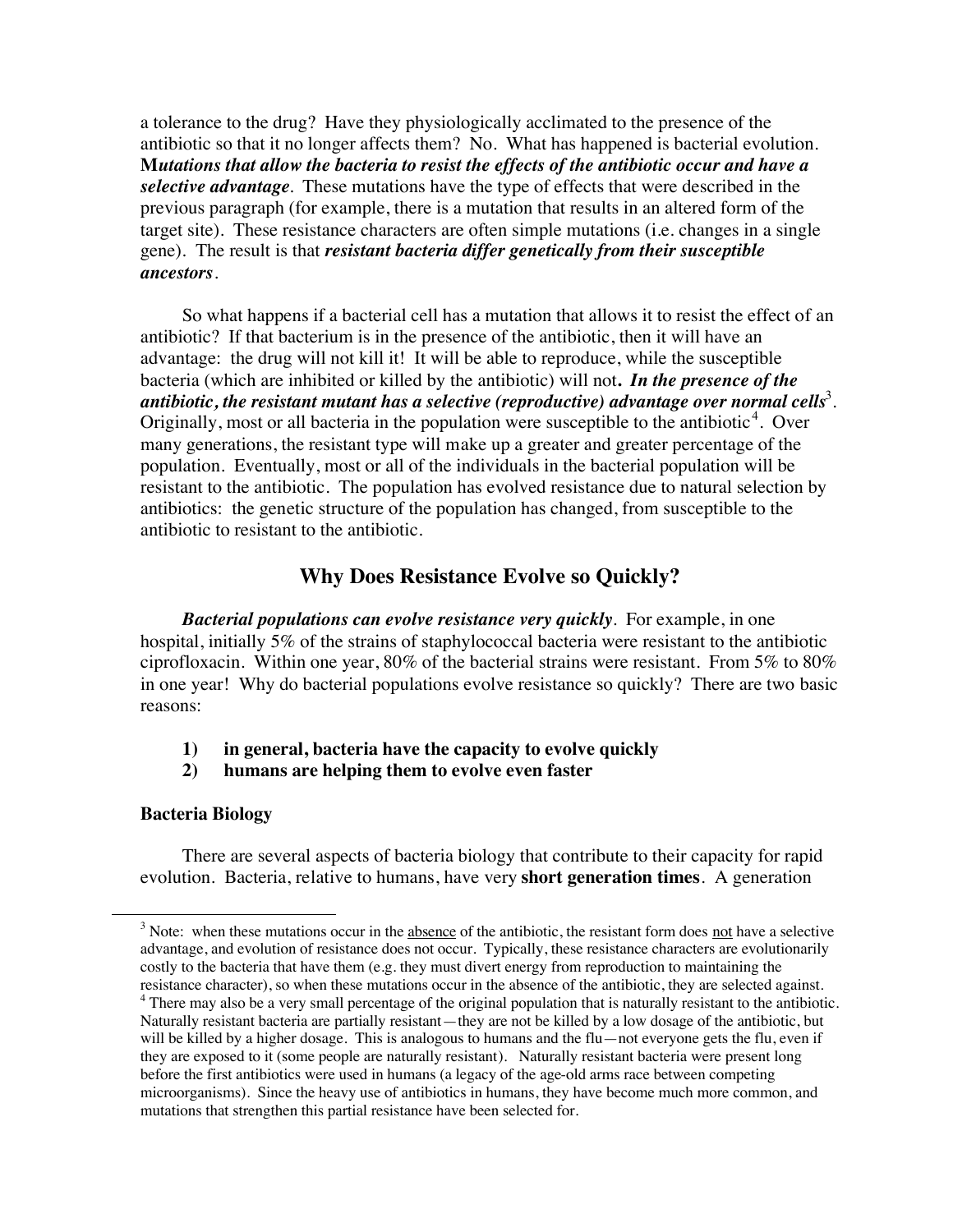time is the time it takes to go from one generation to the next. For example, in humans, it takes on average about 20 years to go from the birth of a child to the birth of that child's child. Therefore, the generation time for humans is approximately 20 years. Contrast this with the average bacterial generation time of hours or even minutes! Under favorable conditions, a single bacterial cell will very quickly reproduce into a colony containing many generations of its offspring and their offspring. These colonies can have so many individual cells that, within hours or days, it will be large enough to see with the naked eye. *Organisms with fast generation times, like bacteria, have the capacity for very rapid adaptation to a changing environment.* Since evolutionary change occurs across generations, organisms with fast generation times (like bacteria) can evolve much faster than organisms with slow generation times (like humans). Some bacteria species can go through thousands of generations in a single year.

*Bacterial populations are also very high in numbers and are quite genetically variable*. Mutations are the primary source of genetic variation. Mutations (accidents in DNA replication) are rare events. In bacteria, a mutation at a particular gene occurs on average once in about every 10,000,000 cell divisions. Since bacteria are so numerous and divide so often, even these rare events actually occur quite often. As an example, *E. coli* cells in a human colon divide  $2 \times 10^{10}$  times every day. That means that every day in an *E*. *coli* population, approximately 2000 cells will have a mutation at a particular gene<sup>5</sup>. So, even though mutations are rare events, they occur often enough in bacterial populations to create a lot of genetic variation within populations.

Mutation is not the only way that a bacterium can acquire a resistance gene. Bacteria have three other **methods of acquiring genes** that sexual organisms (like us) do not have. Bacteria can pick up pieces of DNA (containing genes) from their environment (*transformation*), they can obtain a gene from another bacterium (*conjugation*), and genes can also be transferred to a bacterium by a virus (*transduction*). So, even if a resistance gene does not occur through mutation, it can be acquired through one of these methods.

To summarize, *bacterial populations evolve resistance to antibiotics so quickly because of their fast generation times, large population sizes, and unique methods of gene acquisition.* These are some of the reasons that bacteria have been so evolutionarily successful.

#### **Human Behavior**

The second reason that bacterial populations evolve resistance to antibiotics so quickly is that *several aspects of human behavior actually contribute to their capacity to evolve rapidly*. Understandably, when antibiotics first became available, people started to use them. A lot. Today, **antibiotics are overused**, and unfortunately **antibiotics are often misused**.

 $\frac{1}{5}$ If the probability of a mutation at a particular gene is 1 x  $10^{-7}$ , and there are 2 x  $10^{10}$  cell divisions, then the average number of cell divisions that will result in a mutation at this gene is:  $(1 \times 10^{-7}) * (2 \times 10^{10}) = 2000$ .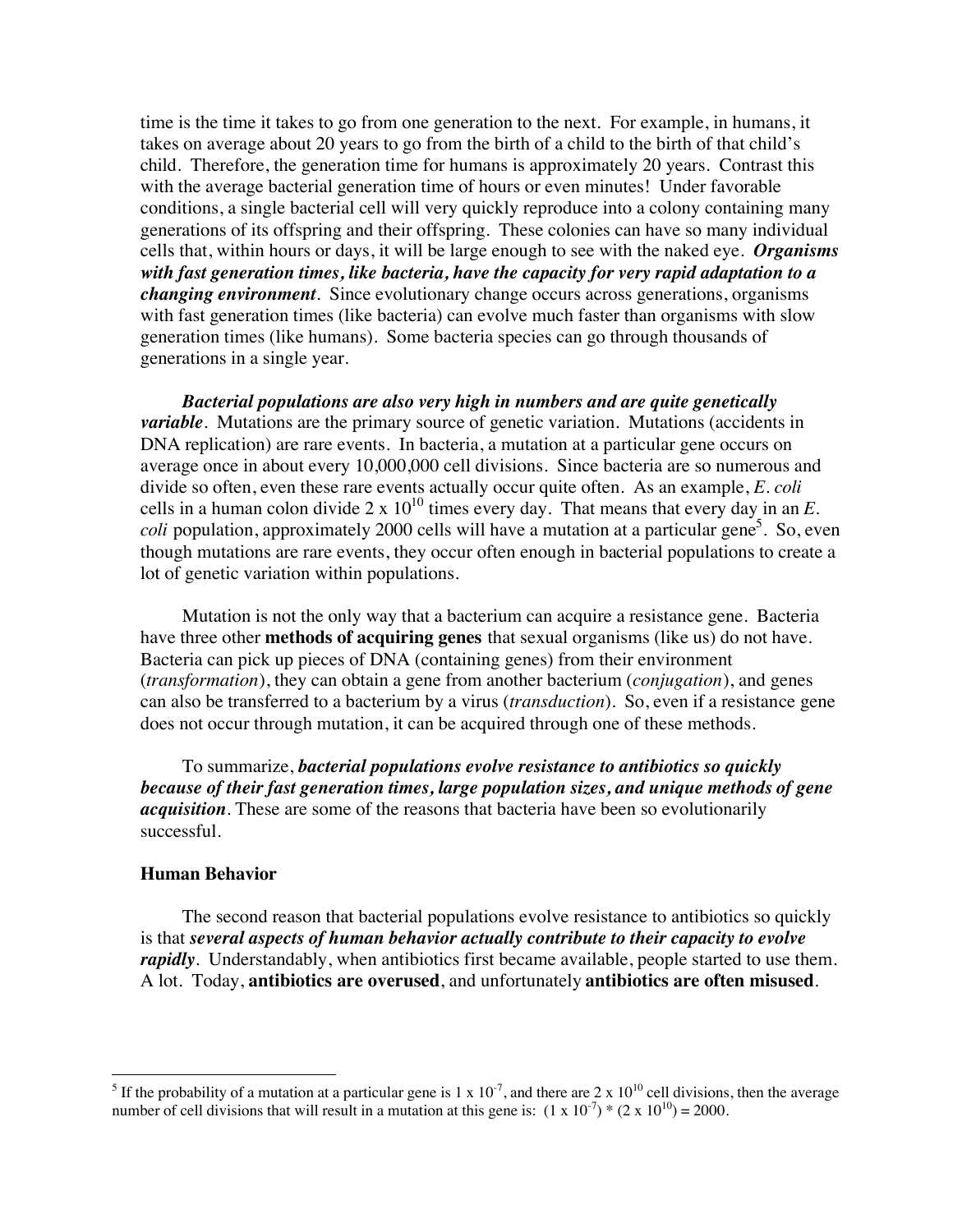#### **Overuse:**

- ? It has been estimated that nearly half of all medical prescriptions for antibiotics in the U.S. are unnecessary. Many doctors prescribe antibiotics under pressure from their patients, even if the antibiotic is not warranted (e.g. for a viral infection). Direct-toconsumer marketing by pharmaceutical companies can also lead to inappropriate demand for antibiotics by patients.
- ? Almost half of all antibiotics produced in North America and Europe are given to livestock; most are given not to fight infection, but prophylactically to promote growth in healthy animals. There is growing evidence that this use of antibiotics in livestock leads to resistance in human bacteria.
- ? It is currently trendy to include antibacterial agents in common household cleaning products (even hand lotion!). It is becoming more and more difficult to find cleaners without antibacterial agents.

#### **Misuse**:

- ? Medical doctors, including veterinarians and dentists, often incorrectly prescribe antibiotics: they prescribe the wrong antibiotics or the incorrect dosage of an antibiotic for a particular infection; they prescribe antibiotics for non-bacterial infections (e.g. colds, coughs, or influenza); they prescribe antibiotics prophylactically (in a low dosage for months at a time to prevent future infections; for example, for young children with a history of multiple ear infections).
- ? Many doctors also prescribe broad-spectrum antibiotics, which kill many different types of bacteria, rather than run a diagnostic lab test so they can prescribe a narrowspectrum antibiotic that would specifically target the bacteria causing the infection.
- ? In many other countries, antibiotics are freely available over the counter, without a doctor's prescription, leading to widespread misuse.
- ? Patients themselves also contribute to the problem when they feel better after a few days, and then stop taking the antibiotics, instead of continuing with the full cycle prescribed to them. In a 1995 Gallup poll, it was estimated that more than half of American adults taking antibiotics failed to complete their prescribed dosage.

Compounding all of these problems, the pharmaceutical industry (until very recently) had all but stopped research and development of new antibiotics.

### **Bacteria Biology + Current Human Behavior = Fast Evolution**

How have these two factors helped speed up the evolution of resistance? In essence, *we are exerting extremely strong selection pressures on these bacteria by our heavy use of antibiotics*. Bacteria are continuously exposed to antibiotics, and this has created very strong selection on these populations to evolve resistance. The more exposure to antibiotics that bacterial populations have, the greater the selection pressure on these populations to evolve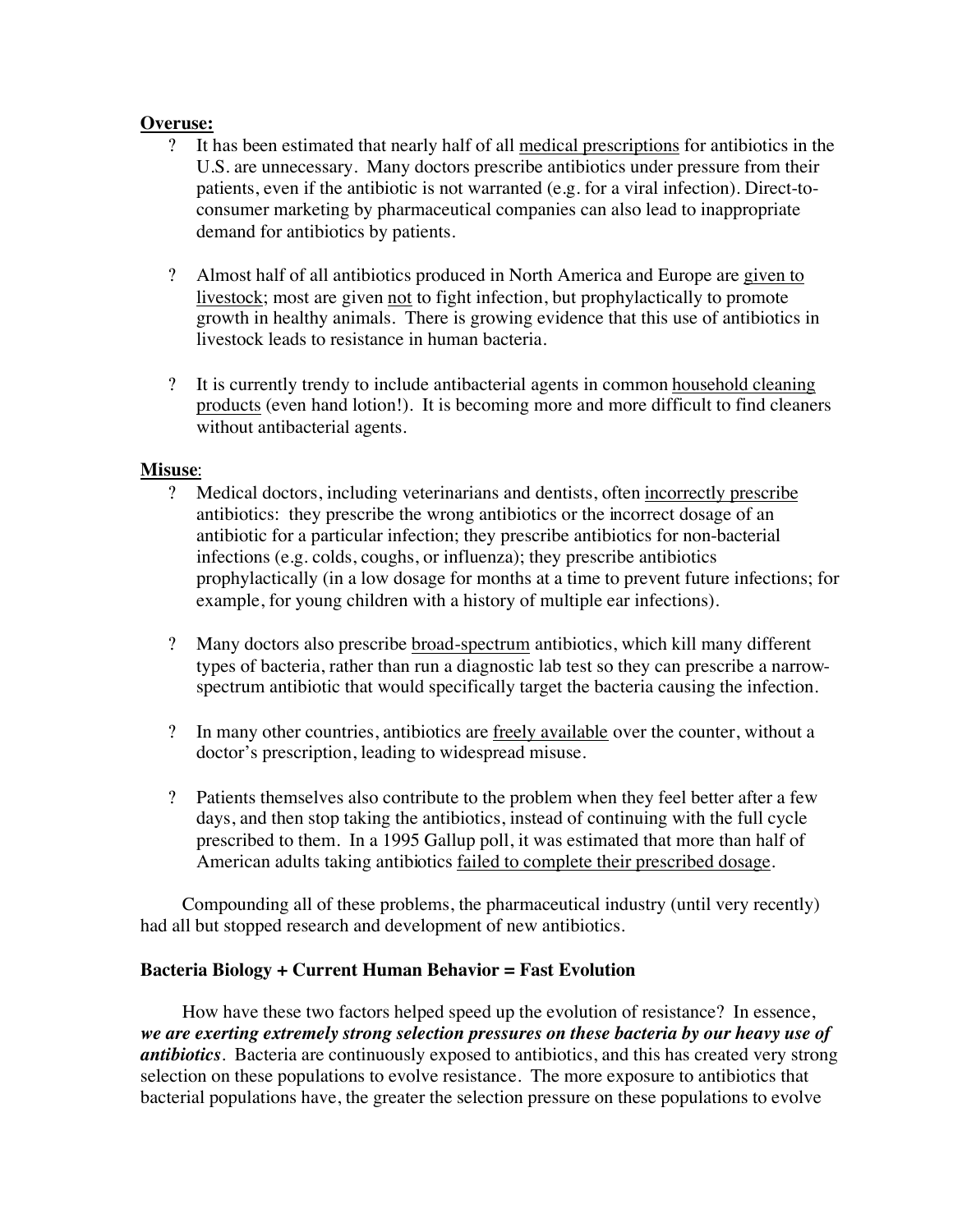resistance. The rate that evolutionary change occurs depends directly upon the strength of natural selection imposed. Strong selection leads to rapid evolution.

Antibiotics do not just kill the bacteria species that we want them to act on (i.e. the bacteria causing the infection we are trying to get rid of). *Antibiotics also affect a lot of bacteria that are beneficial to us, or that are commensal with us (neither harmful nor beneficial).* This decreases the population sizes of these other bacteria, which reduces the competition for the harmful bacteria that survive. This lack of competition for resources allows the surviving resistant bacteria to do very well.

In addition, *by using antibiotics incorrectly, we are giving the bacterial populations the opportunity to adapt quickly*. For example, if you take an antibiotic correctly—in an adequately high dosage and for the entire cycle—most of the bacteria in your system will be killed. By greatly reducing the population size of the bacteria, you greatly decrease the chance that any one bacterium will mutate to a resistant form. However, if you incorrectly take the antibiotic—if you stop taking it after a few days or if the dosage is not high enough—more of the bacteria will survive<sup>6</sup>. Higher numbers of bacteria means a greater chance that a resistance mutation will occur in any one of the bacterial cells. When these mutations do occur, they rapidly increase in the population, due to the very strong selection pressure exerted by the presence of the antibiotic.

In conclusion, the combination of several aspects of bacterial biology (fast generation time, high population sizes) and human behavior (heavy use of antibiotics, misuse of antibiotics) has led to an ever-increasing problem of bacteria resistant to our only means of controlling them.

#### **What is the Future of Antibiotics?**

Can we stop the evolution of resistance? Because of their quick generation times and high numbers, bacteria have a very high capacity to quickly adapt to changing environments. We cannot change the biology of the bacteria. *As long as we expose bacteria to antibiotics, they will evolve resistance to them***.** *However, we can slow down the evolution of resistance by modifying human behavior***.**

What can be done to slow down the evolution of resistance?

*First, decrease the selection pressure on bacterial populations by decreasing the overall use of antibiotics*. Researchers are recommending prudent use of antibiotics (see website of the Alliance for the Prudent Use of Antibiotics). Doctors and patients need to be educated about when and how to use antibiotics appropriately. Antibiotics should not be prescribed for viral infections, such as the common cold. For minor bacterial infections, a period of "watchful waiting" for a day or two to see if the infection will clear on its own has also been recommended.

 <sup>6</sup>  $6$  Also, any naturally resistant bacteria will survive if the antibiotic is not taken correctly (see footnote 4).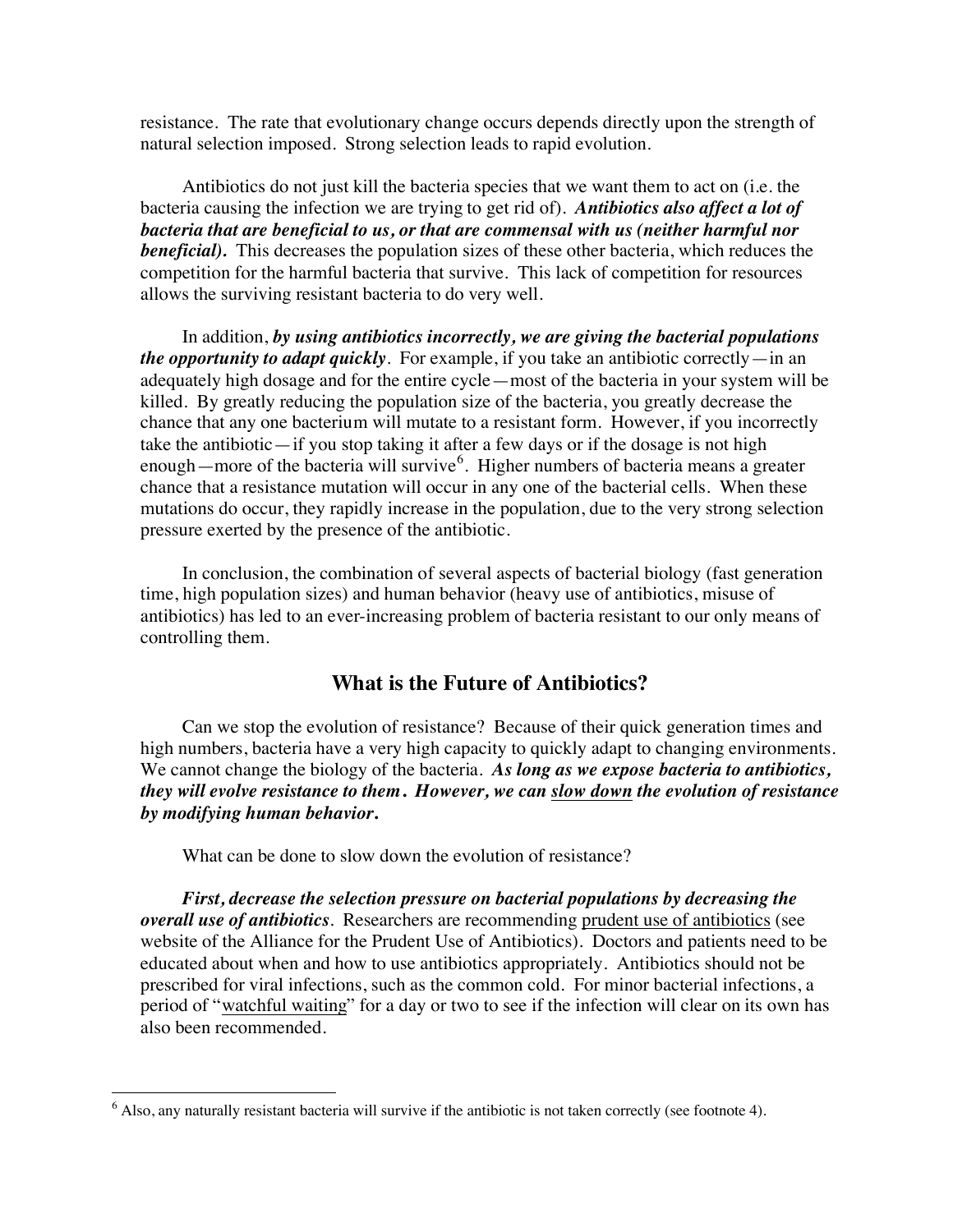Scientists are also recommending that the agricultural industry discontinue the use of antibiotics in livestock and on crops, especially those antibiotics that are used to treat disease in humans (see website of the Union of Concerned Scientists).

*Second, stop giving bacteria extra opportunities for mutations (i.e. use antibiotics appropriately)*. When an antibiotic is necessary, the most appropriate antibiotic should be prescribed based on the results of laboratory tests to confirm the precise bacterium causing the infection. Often, a doctor will prescribe an antibiotic without conducting a laboratory test to determine the bacterial species causing the infection. If the antibiotic is not appropriate, and the patient does not get better, he/she then comes back for a different prescription. In this case, all of the bacteria in the patient were unnecessarily exposed to an inappropriate antibiotic. When possible, narrow-spectrum antibiotics should be used, rather than a broadspectrum antibiotic, which affects many different types of bacteria.

Antibiotics need to be taken in strong enough dosages to kill all the bacteria causing the infection, and they need to be taken responsibly: each dose should be taken on time, and all doses (i.e. the full cycle) should be taken. Doctors and pharmacists should be educated about responsible usage, and they should actively encourage their patients to take antibiotics responsibly—exactly as prescribed, and for the entire course. Patients should not demand antibiotics from their doctors.

*Third, reduce the spread of resistant bacteria from one person to another*. This can be done with the same techniques used for controlling the spread of diseases themselves better hygiene, clean water, vigorous hand washing, etc. The agricultural industry can also help to stop the spread of resistant bacteria by not using the same antibiotics in animals that are also used in humans (to avoid, for example, transferring resistant bacteria to humans in the food that we eat).

*Finally, more research is needed.* Research on the optimal use of antibiotics will be necessary. It is still unclear exactly how to decrease the selection pressure on bacterial populations. The above suggestions can only help, but more research about how bacterial populations respond to antibiotics is still needed. Also needed is basic research on microbial biology: physiology, genetics, ecology, and evolution. Understanding basic biological processes in these organisms will help to develop new drugs and treatment protocols.

Most "new" antibiotics these days are modified from older ones. Because these drugs are so similar to older varieties, resistance evolves very quickly. Research and development of completely new antibiotics will also become increasingly important. Pharmaceutical companies have started to respond to this need, but since it can take up to ten years for a new drug to be approved for use in the United States, there will be a lag time before new drugs will become available.

#### **Summary and Conclusions**

To summarize, antibiotics have been miracle drugs, curing all sorts of formerly incurable infectious diseases. Unfortunately, humans have used these drugs unwisely,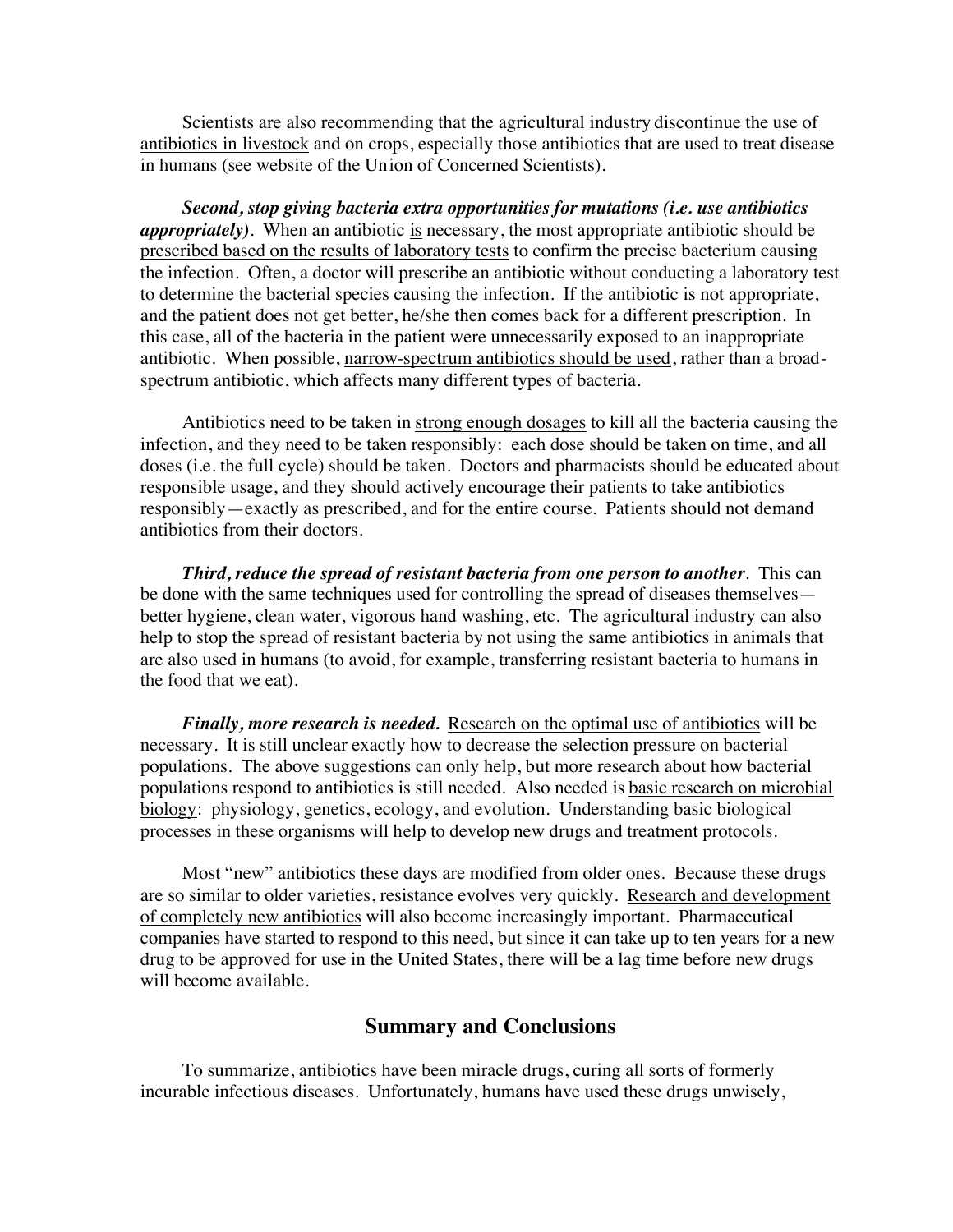allowing the bacteria to quickly evolve ways to get around them. If we had been aware of the principles of evolutionary biology, if we had understood that the heavy use of antibiotics applies enormous selection pressure on bacterial populations to evolve resistance, and that incorrect usage of antibiotics gives the bacterial populations the opportunity to quickly evolve resistance, then we may not have found ourselves in the situation that we are today. Granted, even if antibiotics had been used wisely from the very beginning, bacterial populations would still have evolved resistance eventually; however, it would have taken much longer, we would have known it would happen, and would have been better prepared to manage the evolution of resistance. *Unfortunately, because we ignored evolution for so long, we are in a crisis of antibiotic resistance.*

#### **References Used:**

- Campbell, N.A., J.B. Reece, & L.G. Mitchell. 1999. Biology (5<sup>th</sup> ed.). Benjamin/Cummings, California.
- Daniel, H.J. III 1999. Otitis media: an evolutionary perspective, in W.R. Trevathan, E.O. Smith, & J.J. Mckenna (eds.) Evolutionary Medicine. Oxford University Press, New York.
- Ewald, P.W. 1994. Evolution of Infectious Disease. Oxford University Press, Oxford.
- Falkow, S. & D. Kennedy. 2001. Antibiotics, Animals, and People—Again! Science 291: 397.
- Levin, B.R. & R.M. Anderson. 1999. The population biology of anti-infective chemotherapy and the evolution of drug resistance: more questions than answers, in S.C. Stearns (ed.) Evolution in Health & Disease. Oxford University Press, Oxford.
- Nesse, R.M. & G.C. Williams. 1994. Why We Get Sick: The New Science of Darwinian Medicine. Vintage Books, New York.
- Neu, H.C. 1992. The crisis in antibiotic resistance. Science 257: 1064-1073.
- Nissinen, A., P. Grönroos, P. Huovinen, E. Herva, M. Katila, T. Klaukka, S. Kontiainen, O. Liimatainen, S. Oinonen, & P.H. Mäkelä. 1995. Development of ?-lactamase-mediated resistance to penicillin in middle-ear isolates of Moraxella catarrhalis in Finnish children, 1978-1993. Clincal Infectious Diseases 21: 1193-6.
- Palumbi, S.R. 2001. The Evolution Explosion: How Humans Cause Rapid Evolutionary Change. W.W. Norton & Company, New York.
- Radetsky, P. 1998. Last days of the wonder drugs. Discover, November, 1998.
- Rose, M.R. 1998. Darwin's Spectre: Evolutionary Biology in the Modern World. Princeton University Press, New Jersey.
- Seppälä, H., T. Klaukka, J. Vuopio-Varkila, A. Muotiala, H. Helenius, K. Lager, P. Huovinen, and the Finnish Study Group for Antimicrobial Resistance. 1997. The effect of changes in the consumption of macrolide antibiotics on erythomycin resistance in group A streptococci in Finland. New England Journal of Medicine 337: 441 – 446.

Williams, R.J. & D.L. Heymann. 1998. Containment of antibiotic resistance. Science 279: 1153-115.

#### **Web resources on antibiotic resistance:**

**Alliance for the Prudent Use of Antibiotics**: www.healthsci.tufts.edu/apua/index.html

**Centers for Disease Control and Prevention**: www.cdc.gov/drugresistance/index.htm *and*

www.cdc.gov/ncidod/emergplan/antiresist/page\_3.htm

**National Institutes of Health**: www.niaid.nih.gov/factsheets/antimicro.htm

**Union of Concerned Scientists**: www.ucsusa.org/index.html

**U.S. Food and Drug Administration**: www.fda.gov/oc/opacom/hottopics/anti\_resist.html

**World Health Organization**: www.who.int/emc/amr.html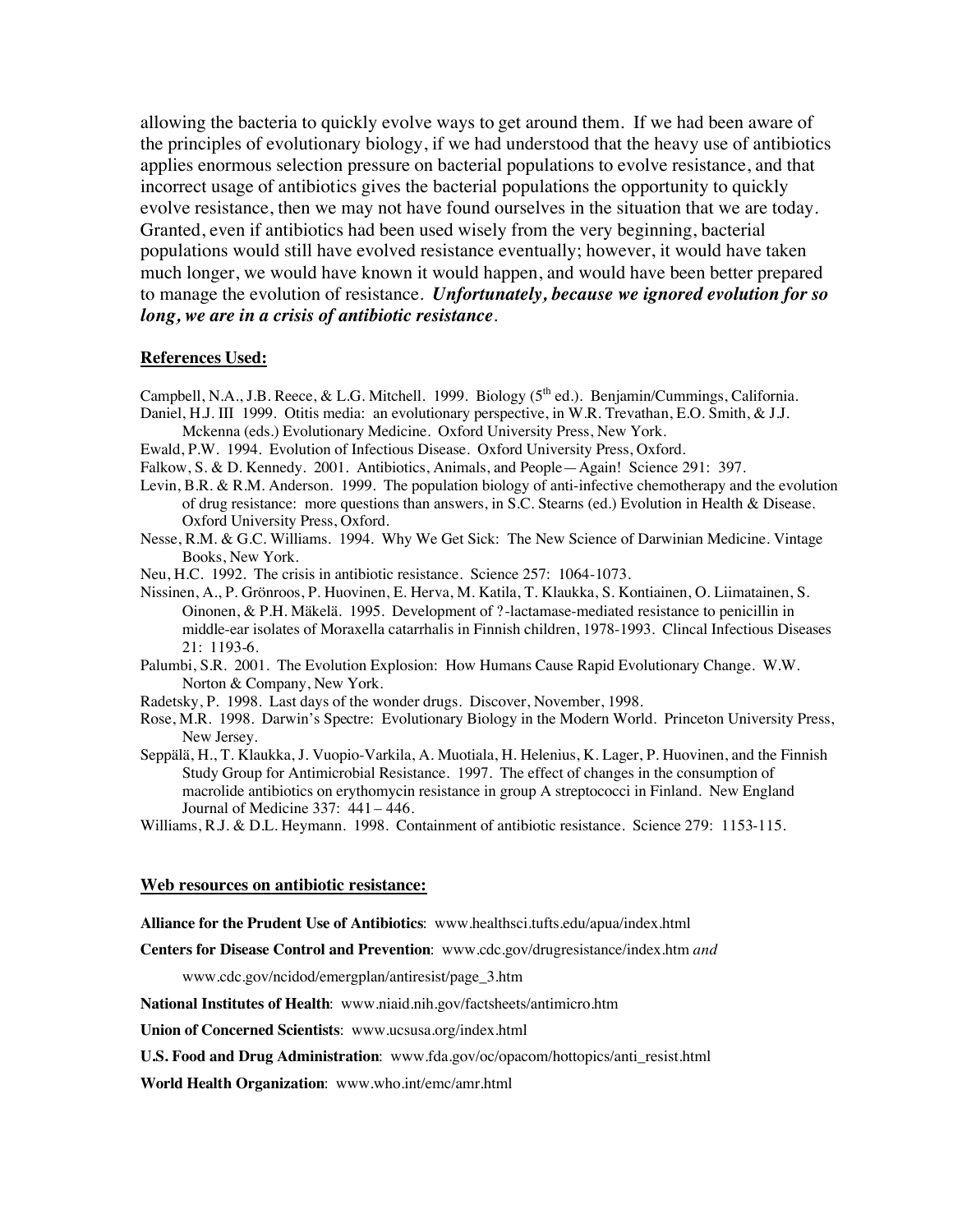# **Part I: Define the Problem**

#### **Activity A) Investigate Resistance to Antibiotics—Teacher's Guide**

Overview: Begin the evolution unit with a real problem: bacterial resistance to antibiotics. Learning Objectives: Students will understand what antibiotics are and what they do (i.e. they are chemicals that kill bacteria, which humans have co-opted and use to fight bacterial infections); students will understand that antibiotics do not kill all of the bacteria they are used against. Class Time:  $2 - 3$  days *Day 1:* Have students set up experiment on resistance. *Day 2:* Have students examine their experiment and make observations; small group/full class discussion of the significance of their findings. Background Information: "What are Antibiotics?" and "Antibiotic Resistance" Materials: petri dishes filled with nutrient agar (one or two for each student) sterile cotton swabs distilled water (or tap water, if distilled water is unavailable) antibiotic disks (several kinds, one disk of each per student) control disks (one per student) markers scotch tape (to seal the lid of the petri dish to the bottom, for transport) copies of worksheet (one for each student)

In this exercise, students will be introduced to simple methods used in microbiology. Students collect bacteria from the classroom or themselves, and test these bacteria against several antibiotics. They will see "first-hand" the effects that antibiotics have on bacteria, as well as the ability of some bacteria to resist antibiotics. This will lead into a lecture/discussion on antibiotics, resistance to antibiotics, and the increasingly serious public health crisis.

Materials can be obtained from a biological supply catalog. Blank control disks and antibiotic disks are typically sold in packs of 50. I would suggest you *use several different types of antibiotics* that have been very commonly used; including both antibiotics that work on gram positive bacteria and antibiotics that work on gram negative bacteria; for example, *erythromycin, penicillin, streptomycin, and tetracycline*. Tetracycline has been used a lot for skin infections (e.g. acne), so this would be a particularly good one to use if you have students swab the oily parts of their faces. If you do not have microbiology materials inhouse, you can also obtain petri dishes prepared with nutrient agar from these sources.

Encourage students to *collect bacteria from a variety of sources* (each student choosing one source only). Sink drains, or other moist places work well, as do places with a lot of dust. They could even swab themselves (e.g. the oily skin around their nose or forehead).

How long it takes for visible growth of the colonies will depend on the environmental conditions where they are stored. Ideally, place the petri dishes in an incubator set at  $37^{\circ}$  C,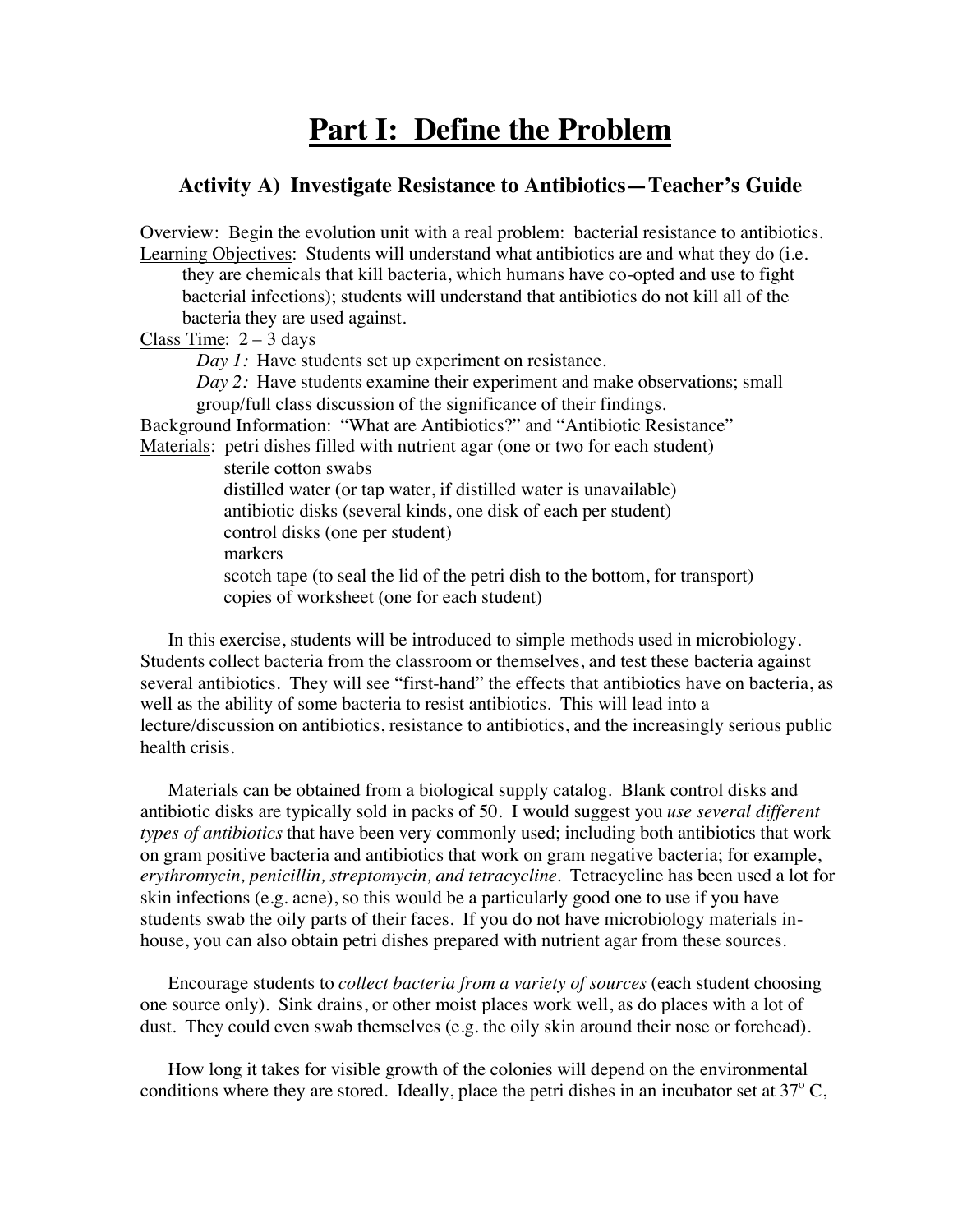but if that is not available, set them on a warm shelf, *away from direct sunlight*. If you do not have an incubator and your room is not particularly warm, you might do the first part on a Friday, and the second part the following Monday.

Points for Discussion:

- ? Be sure to discuss why they are using a control (blank) disk.
- ? Ask students why they think some bacteria can grow closer to the antibiotic disks than other bacteria can.
- ? Review the importance of mutation as a source of variation.
- ? Review ecological concepts (population growth, etc.) so that students understand what they are seeing.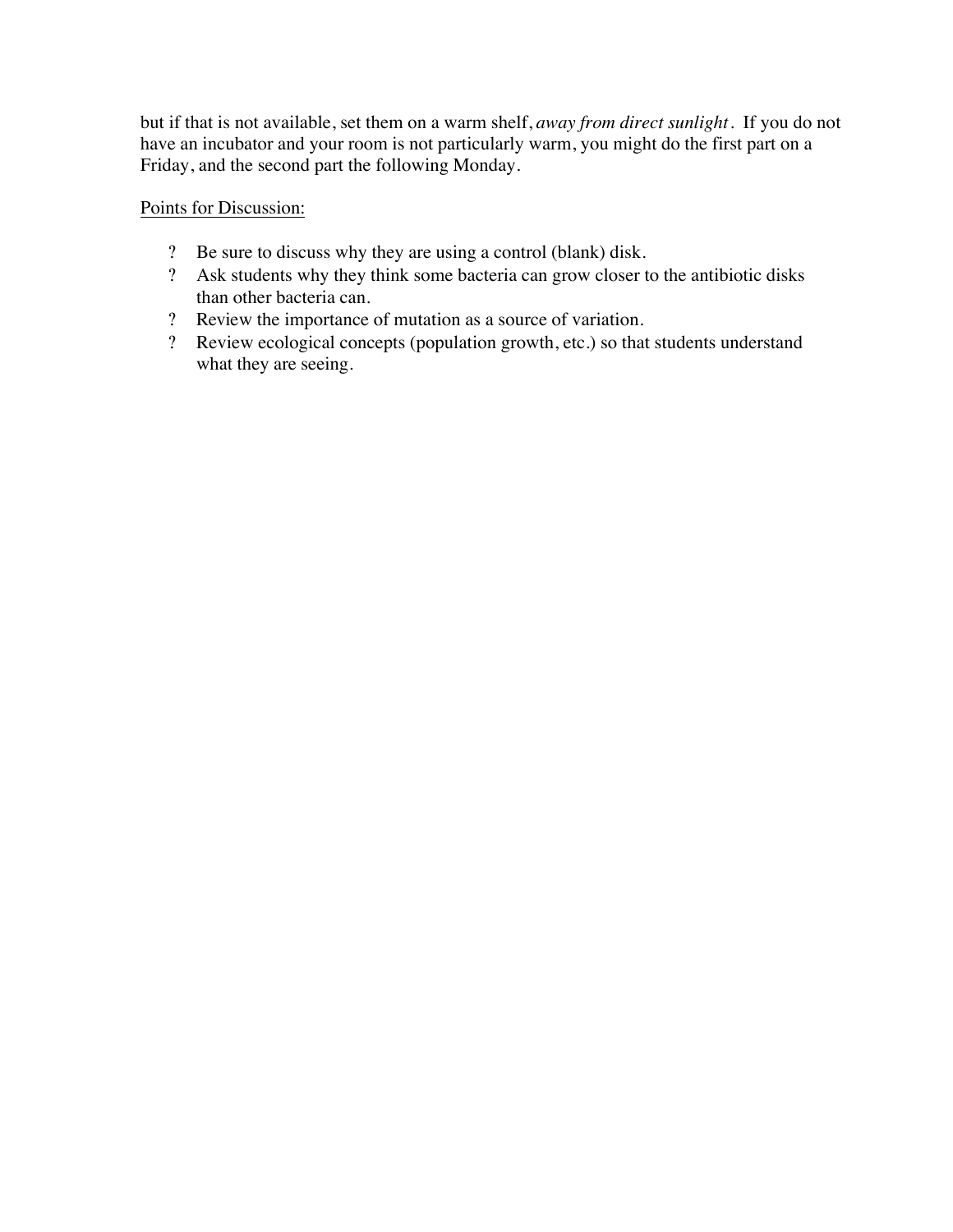## **Investigate Resistance to Antibiotics—Student Worksheet**

In this laboratory investigation, you will investigate the effect of antibiotics on bacteria.

**Part I:** Collect and culture bacteria.

## **Materials:**

petri dish with nutrient agar sterile cotton swab distilled water one control disk antibiotic disks (one of each type) marker scotch tape

## **Instructions:**

### **1) Collect bacteria:**

- ? choose a location to collect bacteria
- ? wet a sterile cotton swab with distilled water (or tap water, if distilled water is not available)
- ? thoroughly rub the swab around your chosen place

Record the location you collected your sample: \_\_\_\_\_\_\_\_\_\_\_\_\_\_\_\_\_\_\_\_\_\_\_\_\_\_\_\_\_\_\_\_\_\_

### **2) Spread collected bacteria over the medium:**

- ? rub the cotton swab back and forth across the agar (covering the entire plate)<br>
? rotate the plate  $90^{\circ}$  (1/4 turn), and rub the swab back and forth across the entire
- ? rotate the plate  $90^{\circ}$ (1/4 turn), and rub the swab back and forth across the entire plate
- ? rotate the plate another  $90^\circ$  (in the same direction), and repeat.

### **3) Place the disks on medium**

- ? \*carefully place a control disk (a "blank" disk with no antibiotic) onto the medium and press it gently into the medium (*Why do you place the control disks first, before the treated disks?*)
- ? carefully place each of your antibiotic disks onto the medium, gently pressing them into the medium

\*note: be sure to evenly space the disks across the medium, none of them too close to the edge (see figure)

\*note: as you place each disk, be sure to label the **bottom** of the petri dish (i.e. the side with the nutrient agar) with the name of the antibiotic at that spot

### **4) Incubate the dish**

- ? close the lid on the petri dish
- ? use scotch tape to seal the lid of the petri dish to the bottom
- ? store the dish agar side (bottom) up in an incubator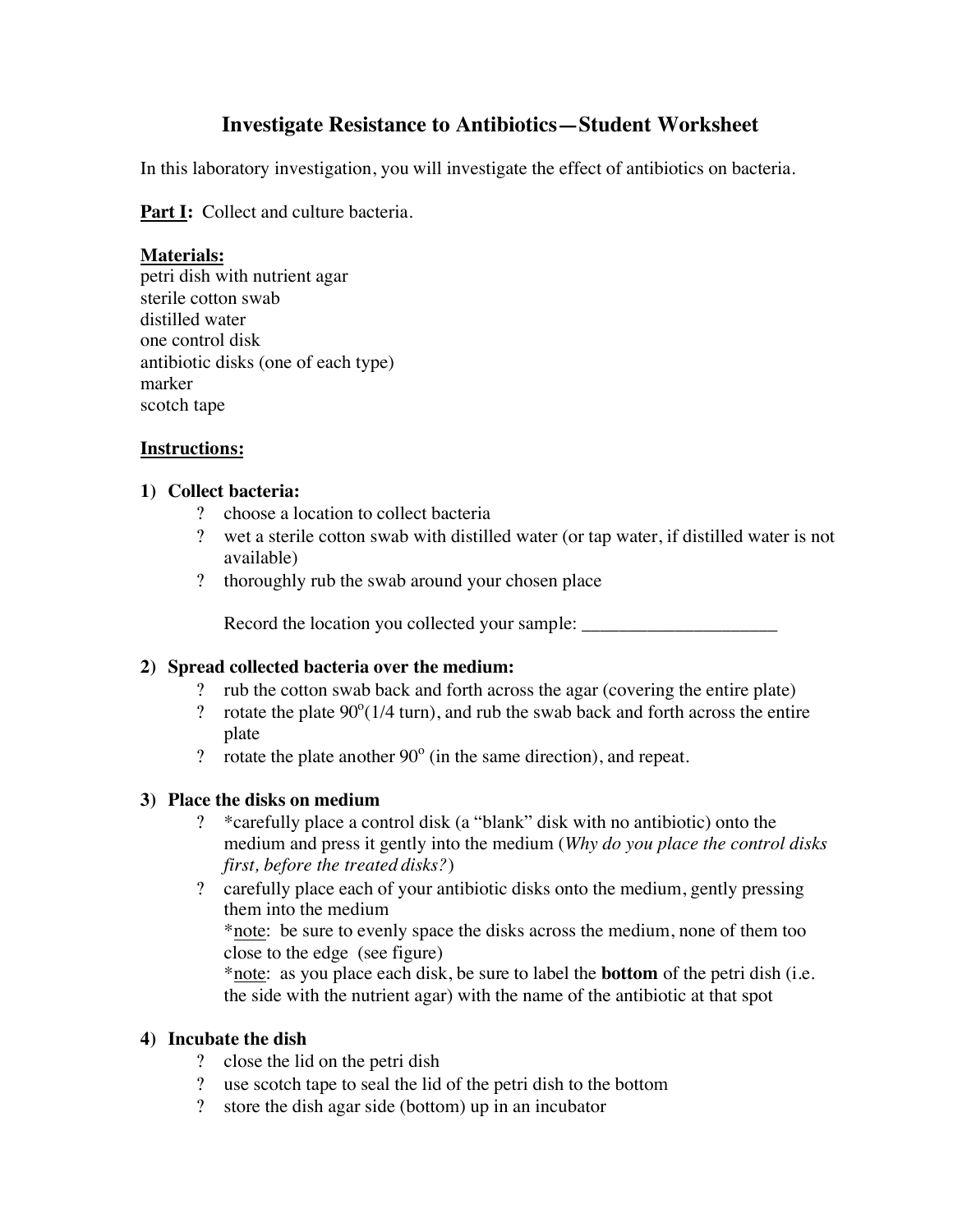**Part II:** Make observations.

Check on your culture daily, and make observations, using the following questions to guide you. You may use a dissecting microscope, if available. Describe what you see in words and make detailed drawings. You do not have to be an "artist" to make scientific drawings; these are descriptive drawings, and are used everyday by scientists to make detailed observations.

1) Describe and draw any bacterial or fungal colonies you see. How many different types are there? What color are they? What kind of texture do they have (smooth, shiny, dull, wet, dry, waxy, etc.)? How big are they? What shape are they? Are they raised or flat against the surface of the agar?

2) Draw and describe any "zones of inhibition" surrounding the disks (an area without bacterial growth). Which disks have zones around them? How big is each zone? Are there different zones for different types of bacteria? Or for different types of antibiotics? Are there any bacterial colonies growing within a zone?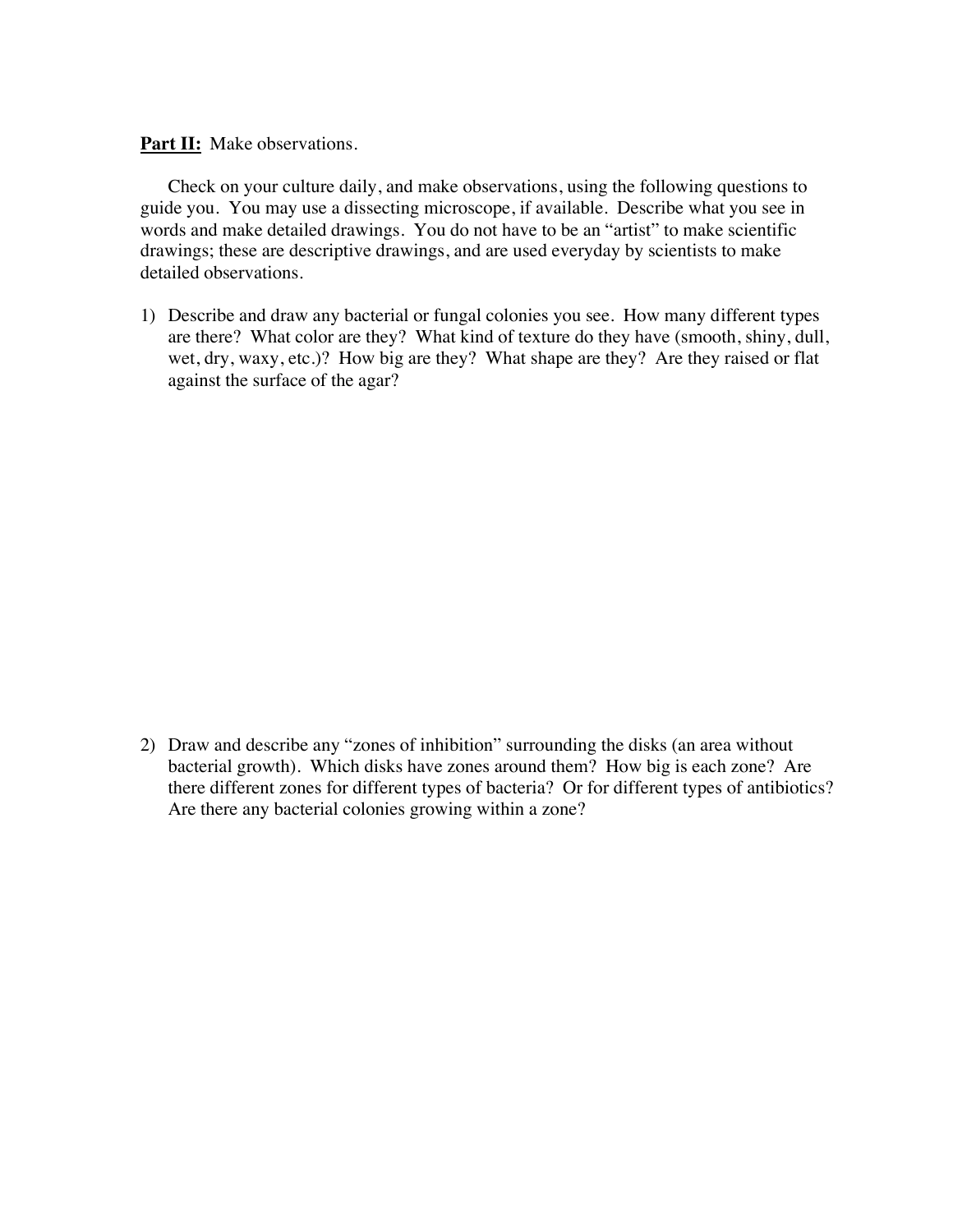#### **Activity B) Research a Disease-Causing Bacterium—Teacher's Guide**

Overview: Continue the investigation of the problem: bacterial resistance to antibiotics. Learning Objectives: Students will understand that resistance to antibiotics is a growing,

very serious, public health problem.

Class Time: 1 day

*Day 3:* Assign research project, and help students begin researching their species. Background Information: "What are Antibiotics?" and "Antibiotic Resistance"

In this assignment, students will investigate the problem of antibiotic resistance on their own. They are assigned one species of bacteria to research: what disease(s) it causes, what antibiotic(s) have been used against it, and whether or not those antibiotic(s) are still effective. This is a very flexible assignment. It could be done as a group project or an individual assignment. It could be a written assignment and/or a short oral presentation (depending upon how much class time you have, and how it fits in your class). The worksheet "Research a Disease—Student Instructions" is just one suggestion for how to assign this project.

Be sure to help students with how to conduct research. For example, give them reputable websites (see list below) and aid them in computer searches for articles. Tell them the difference between peer-reviewed, primary literature (journal articles), secondary literature (books and reviews of the primary literature), and websites (for the most part, non-peer reviewed, and should be taken with a grain of salt, unless it is maintained by a reputable organization). Also instruct students on how to cite references, both in-text, and at the end of the paper in a "literature cited" section (see "**A Brief Guide to the Literature**").

#### **Suggested bacterial species:**

*Mycobacterium tuberculosis Staphylococcus aureus Enterococcus faecalis Pseudomonas aeruginosa Streptococcus pneumoniae Escherichia coli Streptococcus faecalis*

**Web resources on antibiotic resistance: Alliance for the Prudent Use of Antibiotics**: www.healthsci.tufts.edu/apua/index.html

**Centers for Disease Control and Prevention**: www.cdc.gov/drugresistance/index.htm *and*

www.cdc.gov/ncidod/emergplan/antiresist/page\_3.htm

**National Institutes of Health**: www.niaid.nih.gov/factsheets/antimicro.htm

**Union of Concerned Scientists**: www.ucsusa.org/index.html

**U.S. Food and Drug Administration**: www.fda.gov/oc/opacom/hottopics/anti\_resist.html

**World Health Organization**: www.who.int/emc/amr.html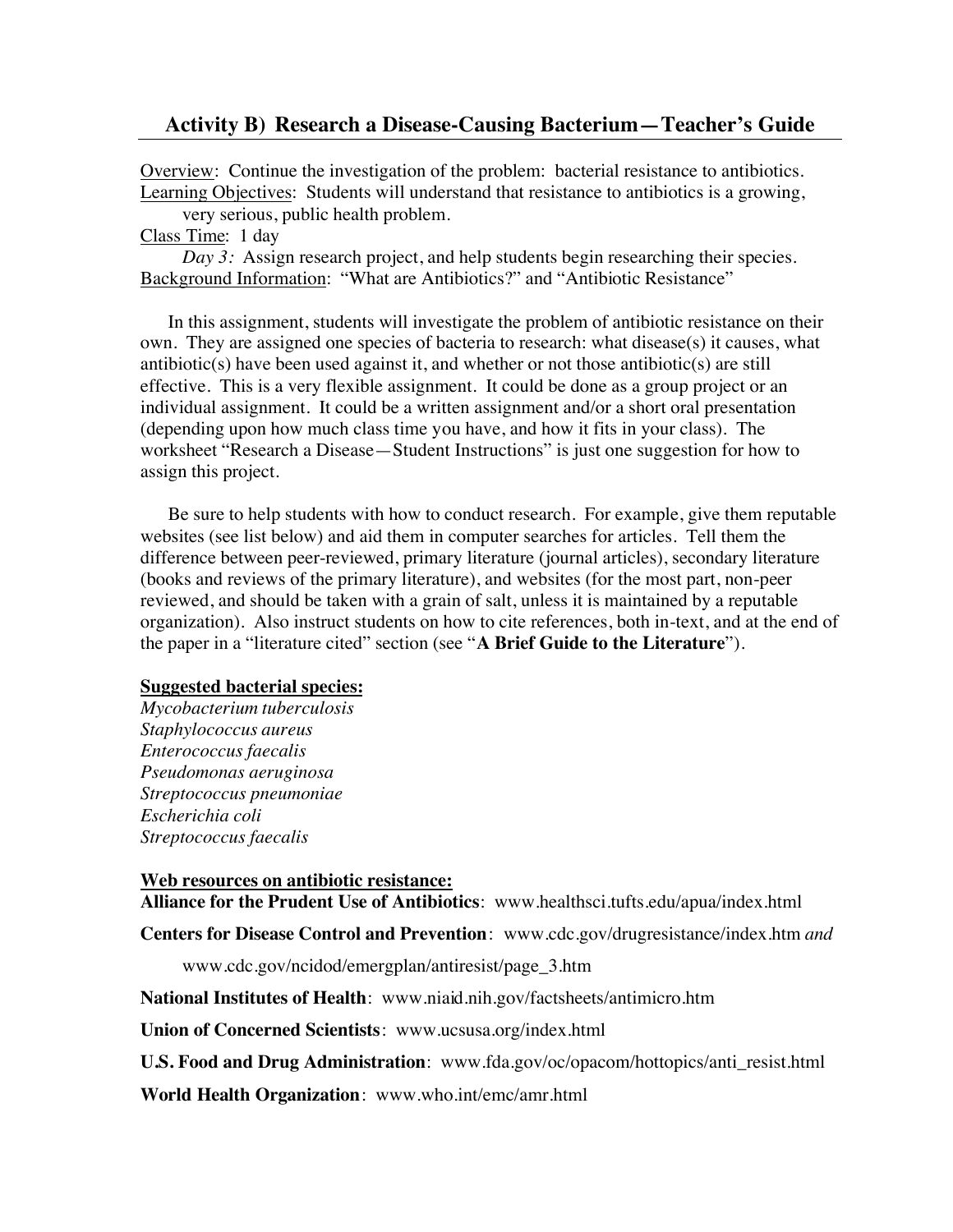*Primary literature* includes peer-reviewed articles in scholarly journals, such as Nature, Bioscience, Science, etc. *Secondary sources* are books or edited volumes that use the primary literature (e.g. textbooks).

When you use an idea that you obtained from one of your sources, cite this source in the text, *using the last name of the author(s) and the publication year in parentheses*. For example:

… (Chen 1994)…

If you use the author(s) name(s) as part of your sentence, then just include the publication year in parentheses:

Rudolph and Stewart (1998) …

For citations with more than two authors, just list the first author's name and et al.

…(Morris et al. 1997)…

At the end of the paper, include a **Literature Cited** section, with the full reference of each of the sources you cite within your text (in alphabetical order by author). The following are examples of full citations from a *book, and a journal article*:

> Nesse, R.M. & G.C. Williams. 1994. Why We Get Sick: The New Science of Darwinian Medicine. Vintage Books, New York.

Neu, H.C. 1992. The crisis in antibiotic resistance. Science 257: 1064-1073.

**Websites** are generally not peer-reviewed and thus are not primary or even secondary literature. When citing websites, just give the address of the site within the text (in parantheses). If you need to include websites in the literature cited (in most cases, you will not need to), give a very brief description of the site, as well as the address. For example:

> Centers for Disease Control and Prevention http://www.cdc.gov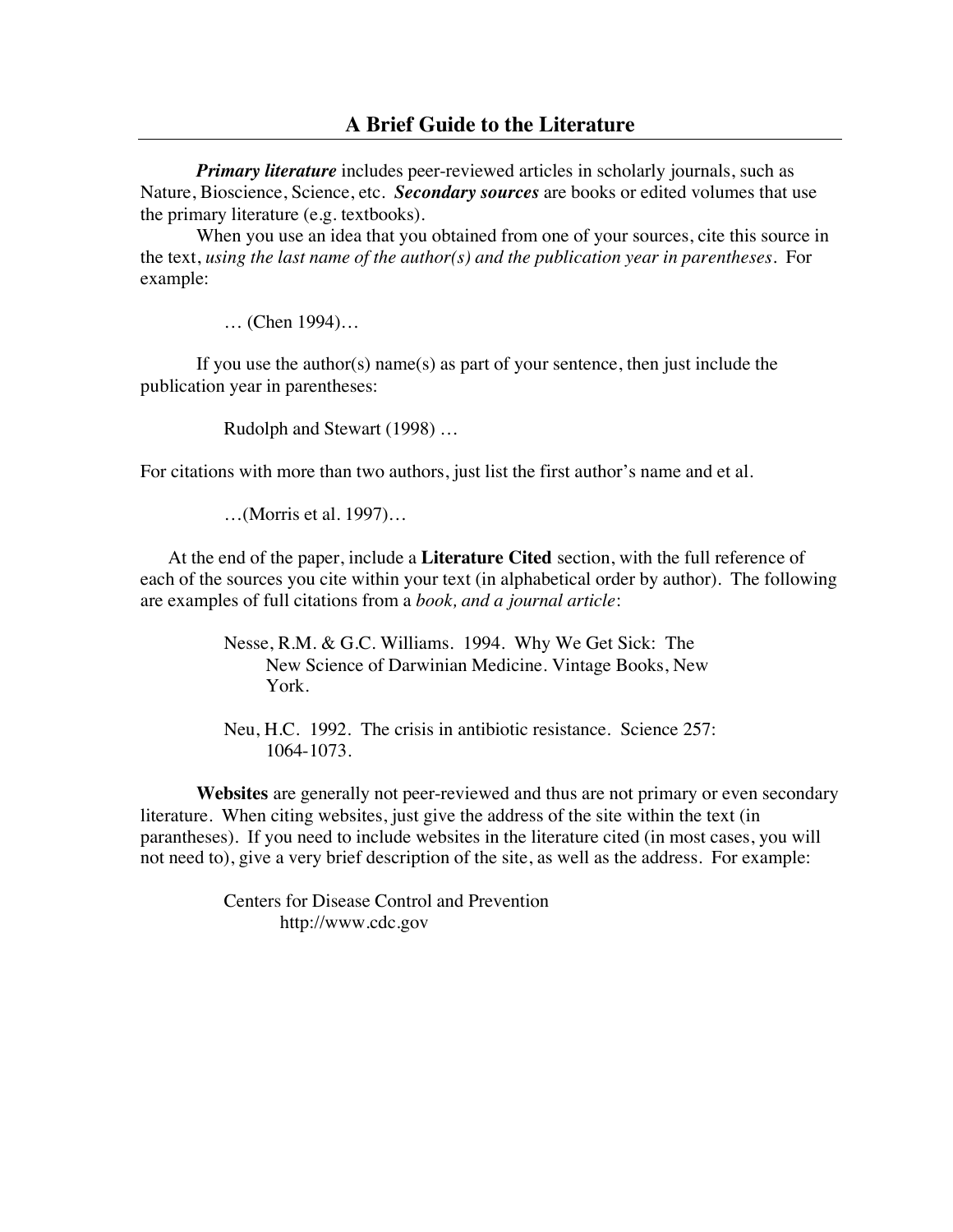#### **Research a Disease—Student Instructions**

For this assignment, you will conduct library research on a specific bacterium that causes a disease in humans, and prepare a two-paged, typed report. Specifically, you will investigate the history of the disease caused by your bacterium, and speculate on its future.

Use the following questions to guide you (but do not just list the answers in your report!): What kind of disease does this bacterial species cause? What would your chance of survival have been if you caught this disease 100 years ago? 30 years ago? Today? 10 years from now? Be sure to explain why you think this. What antibiotics have been used on this disease? Are they all still effective? Will they be effective 10 years from now? Explain why you think this.

Be sure to cite all references you used.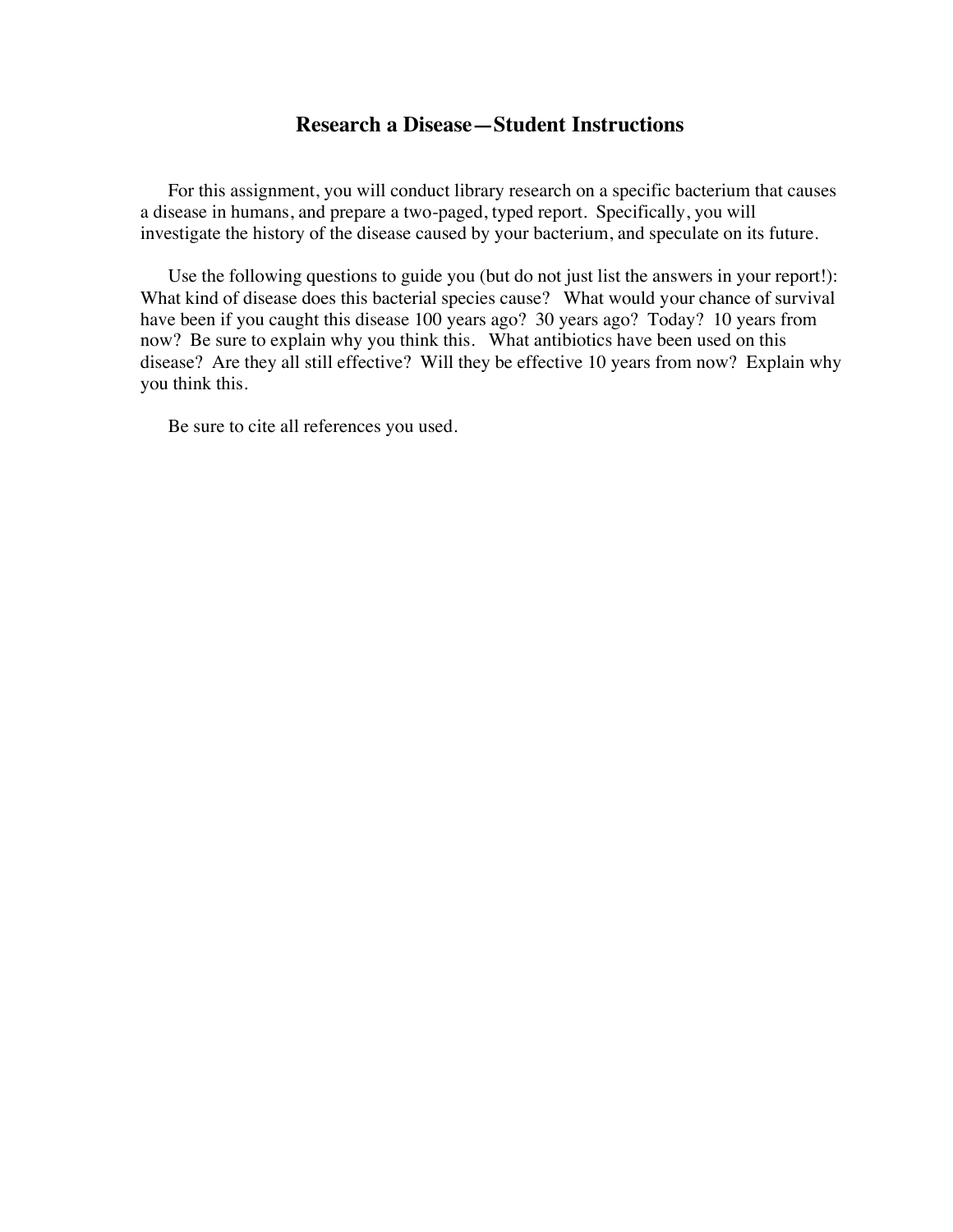Overview: Introduce students to broad evolutionary concepts (variation, mutation, natural selection, adaptation, speciation, macroevolution, etc.).

Learning Objectives: Students will understand basic evolutionary concepts; students will obtain the tools needed to fully understand the antibiotic problem.

Class Time:  $1 - 2$  weeks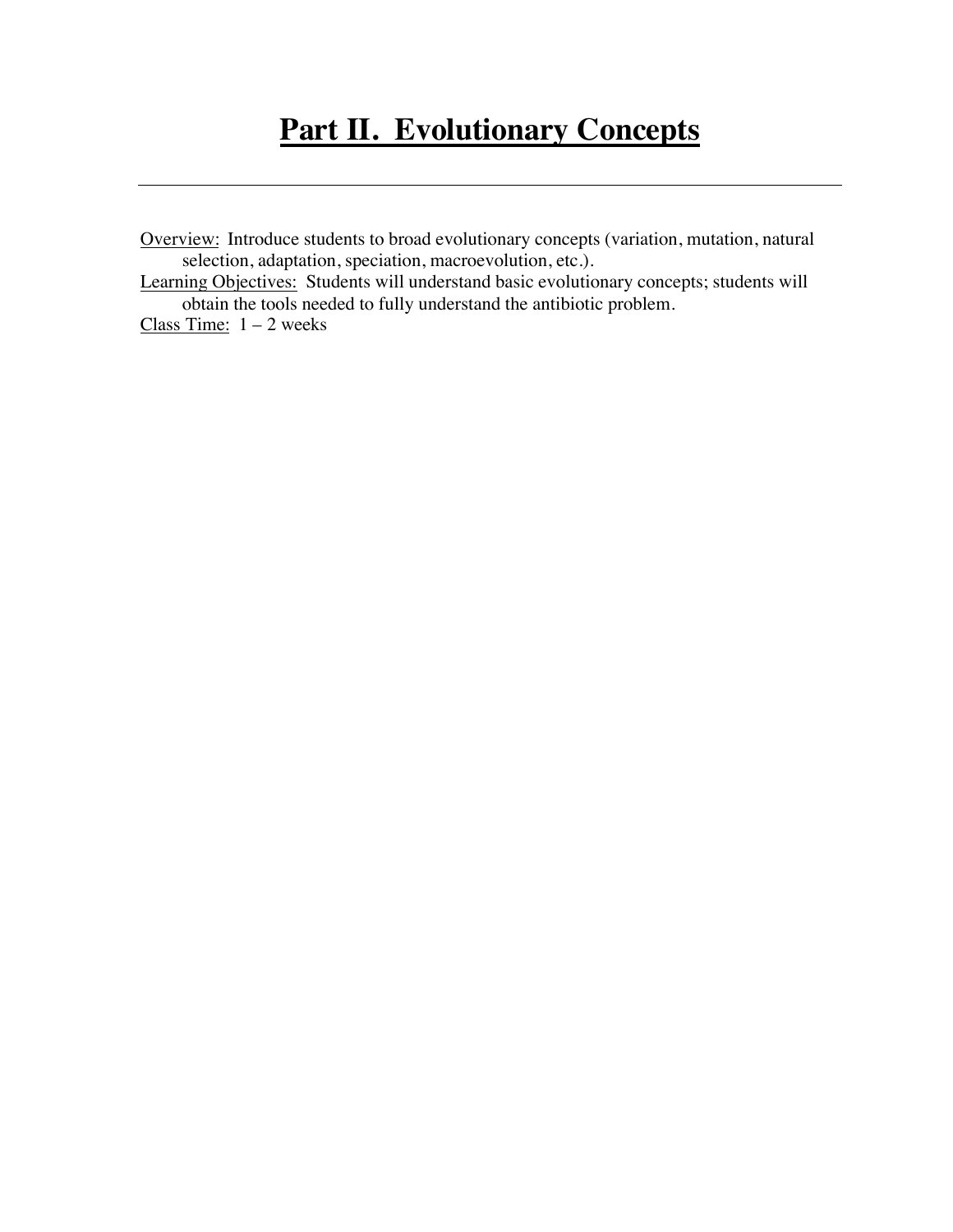# **Part III. Investigate Reason for Problem 1**

## **Activity C) What is Resistance to Antibiotics?—Teacher's Guide**

Overview: After students are familiar with key evolutionary concepts, make the connection between these concepts and resistance to antibiotics.

Learning Objectives: 1) Students will understand that bacterial populations evolve resistance to antibiotics. 2) Students will understand that mutations for resistance that occur in the presence of an antibiotic will have a selective advantage, leave more offspring, and thus increase in number in the population. 3) Students will understand that scientific claims are based on carefully collected evidence.

Class Time: 1 day

*Day 4:* Have students get together in small groups and discuss questions from worksheet; end with a full class wrap-up on what exactly is resistance to antibiotics (an evolutionary response by bacteria).

Background Information: " What is Resistance to Antibiotics?"

In this exercise, students are challenged to apply the evolutionary concepts they have learned to the practical problem they are faced with: antibiotic resistance. The objective is to understand what bacterial resistance is (evolution of bacterial populations) and what it is not (the development of tolerance by individual bacteria or people).

Have students work in pairs or small groups (of  $3 - 4$ ). Armed with their research on antibiotics and disease (Part I) and their new knowledge about evolutionary concepts (Part II), have them work through the worksheet together. Use the points for discussion with individual groups, or as a full-class wrap-up to assess student understanding of the key concepts.

#### Answers to student questions:

*Question 2:* These data rule out hypothesis A, since they provide evidence that the bacteria have changed (the person has not changed).

*Question 3:* These data support hypothesis C, but do not rule out hypothesis B, since more and more of the population could be developing a tolerance for the drug.

*Question 4:* These data support hypothesis C, and rule out hypothesis B, since there is evidence of a genetic difference between the susceptible and resistant bacteria. The population has clearly evolved: most likely, a mutation occurred in a gene affecting the target site of the antibiotic, and since the population was in the presence of the antibiotic, this mutant was selected for and increased in the population.

Points for discussion:

? make sure students understand that a **mutation** occurred, and since it was advantageous in the presence of the antibiotic (it was not killed by the antibiotic), it had a reproductive advantage, and thus increased in the population.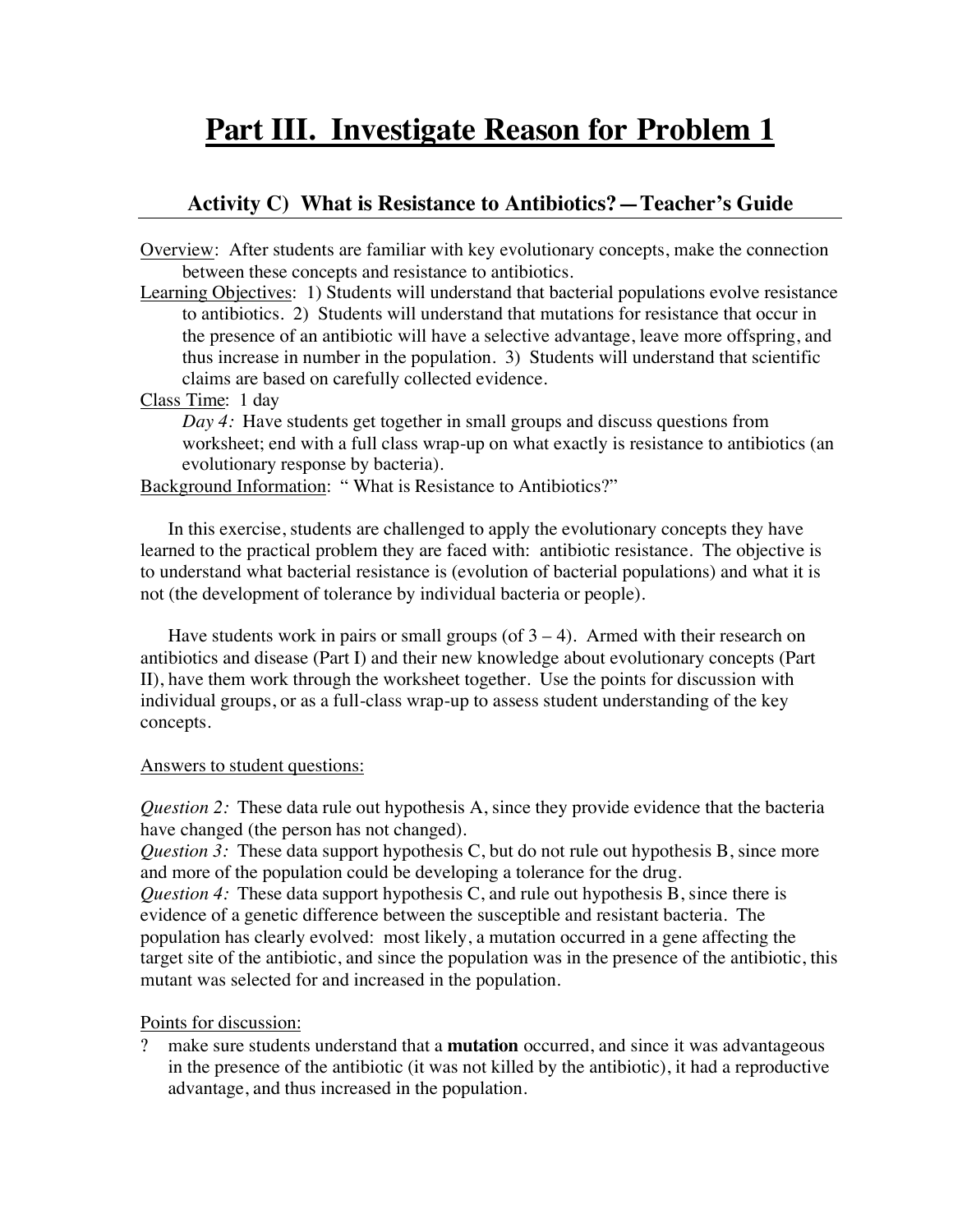? be sure that students are aware of the difference between **develop** (a non-genetic change that occurs within an individual) and **evolve** (a genetic change that occurs within a population of individuals across generations). These two terms are very different biologically, but are often used interchangeably, especially in the popular press (e.g. "bacteria develop resistance").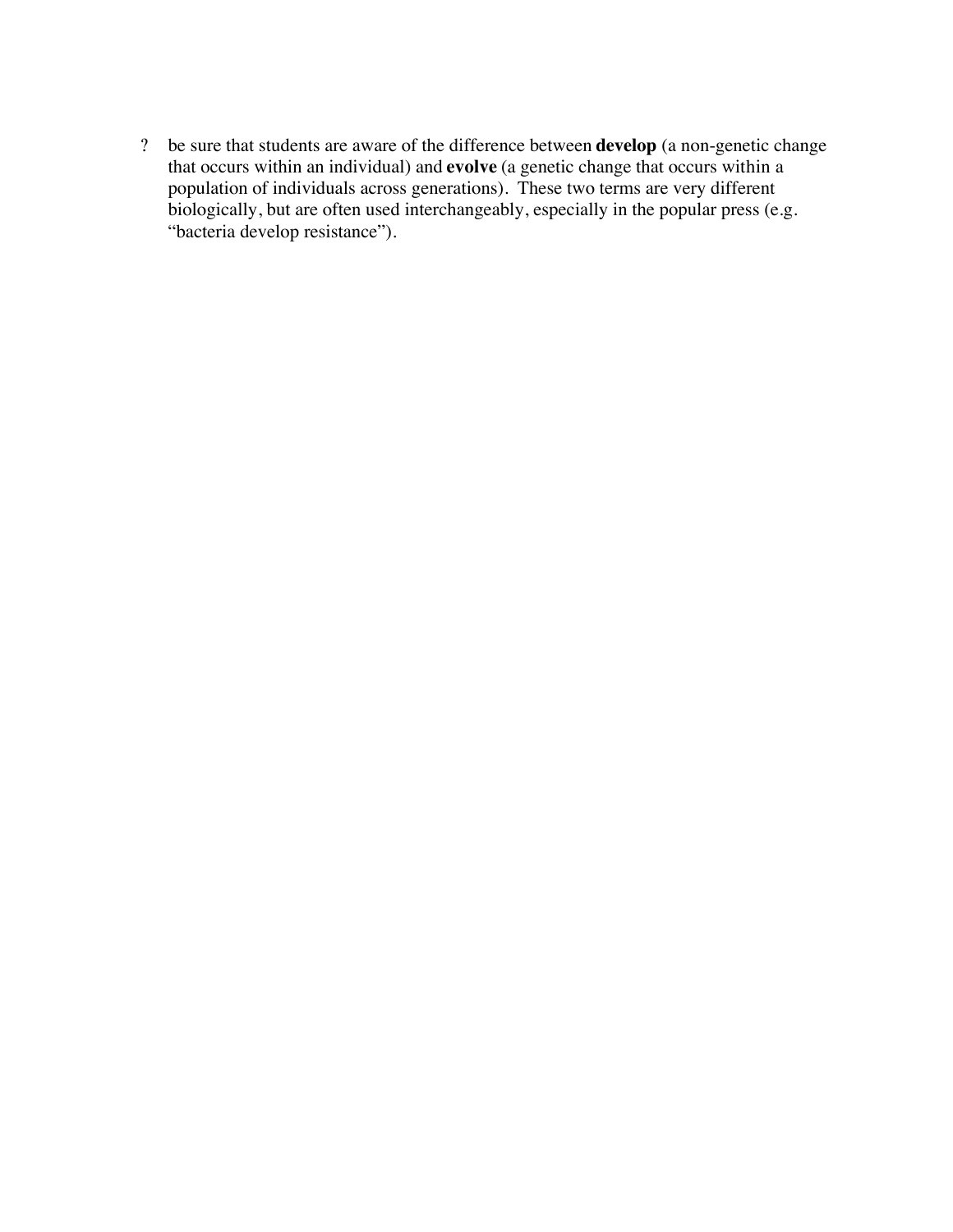## **What is Resistance to Antibiotics?—Student Worksheet**

In this task, you are challenged to understand exactly what is going on in a bacterial population that is now resistant to an antibiotic to which it had previously been susceptible. Work through the following questions.

- 1) You are infected with a bacterial disease. Your sister had this same illness last week, and took a full cycle of antibiotics. She quickly became better. You started taking the same antibiotic, but they had no effect. In fact, you had to return to the doctor after a week, because you did not feel better. What has happened? Why did you remain sick after taking antibiotics, while your sister quickly recovered? There are three possible hypotheses:
	- *A) you developed a tolerance for the antibiotic (i.e. you experienced a non-genetic change that made you less sensitive to the effects of the antibiotic).*
	- *B) the bacteria infecting you developed a tolerance for the antibiotic (i.e. individual bacteria experienced a non-genetic change that made them less sensitive to the effects of the antibiotic).*
	- *C) the bacteria infecting you evolved to be resistant to the antibiotic (i.e. a genetic mutation for resistance occurred in a bacterial cell, it had a reproductive advantage and increased in the population).*

a) Which hypothesis (A, B, or C) do you think is most likely? \_\_\_\_\_\_\_\_\_\_\_\_\_\_\_\_\_

b) Explain why you chose this one.

2) When you first visited your doctor, she told you that she is conducting research on antibiotics, and asked you to be a part of the study. You agree. As part of the study, you go to the doctor every day and let her take a new sample from your infection, which she then conducts tests on. She discovered that on the first day, your bacteria were susceptible to the antibiotic (i.e. the bacteria were killed by the antibiotic). She then prescribed the antibiotic to you, which you immediately began taking. Later in the week, the bacteria from your infection were found to be resistant to the antibiotic (i.e. the bacteria were not killed by the antibiotic).

a) This result rules out which of the three hypotheses  $(A, B, or C)$ ? b) Why does this result rule out this particular hypothesis?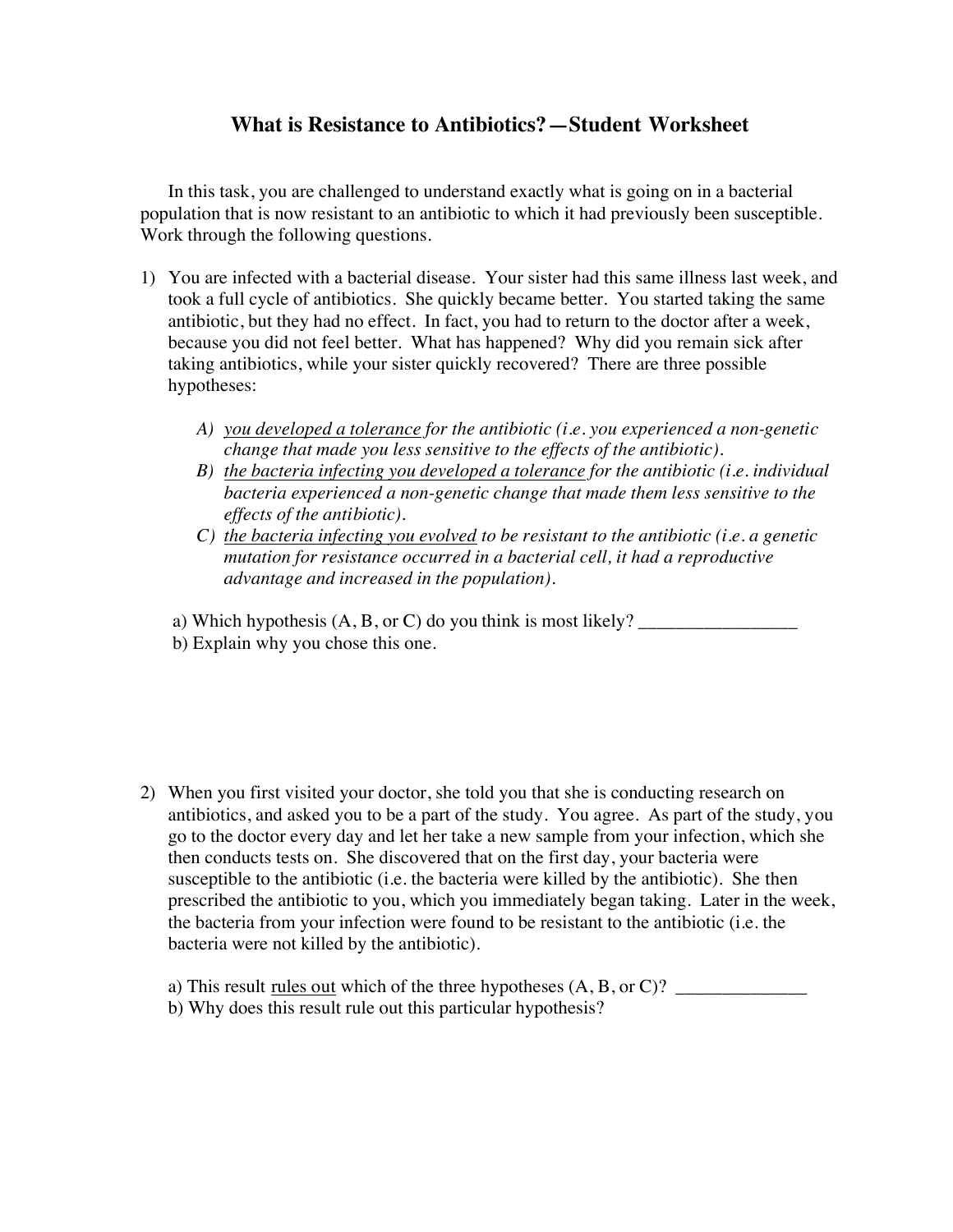- 3) Another result from the study is that initially, all the bacteria were susceptible to the antibiotic, but by the third day, some of the bacteria were resistant to the antibiotic. With each passing day, more of the bacteria were resistant, until finally all of the bacteria were resistant.
	- a) Does this result support either (or both) of the remaining hypotheses? \_\_\_\_\_\_\_
	- b) Does it allow you to rule out either of them? \_\_\_\_\_\_\_\_\_\_\_\_\_\_\_\_\_\_\_\_\_\_\_\_\_\_\_\_\_\_\_\_
	- c) Explain your answers to a) and b).

4) Your doctor performs a DNA analysis of the bacteria causing your infection, and discovers that the resistant bacteria differ from the susceptible bacteria by one gene: the gene that encodes the protein on the bacterial cell that is the "target" of the antibiotic (the target site is the place in the bacterial cell where the antibiotic binds and does its dirty work). The resistant bacteria have an altered form of this target site, with the result that the antibiotic is unable to bind to the target site, and thus is unable kill the bacterium.

a) How did the resistant bacteria come to be different genetically from their susceptible ancestors?

b) Which hypothesis does this result support? c) Why does this result support this particular hypothesis?

5) Given all of the above evidence, which hypothesis (A, B, or C) do you think is most likely correct? Explain.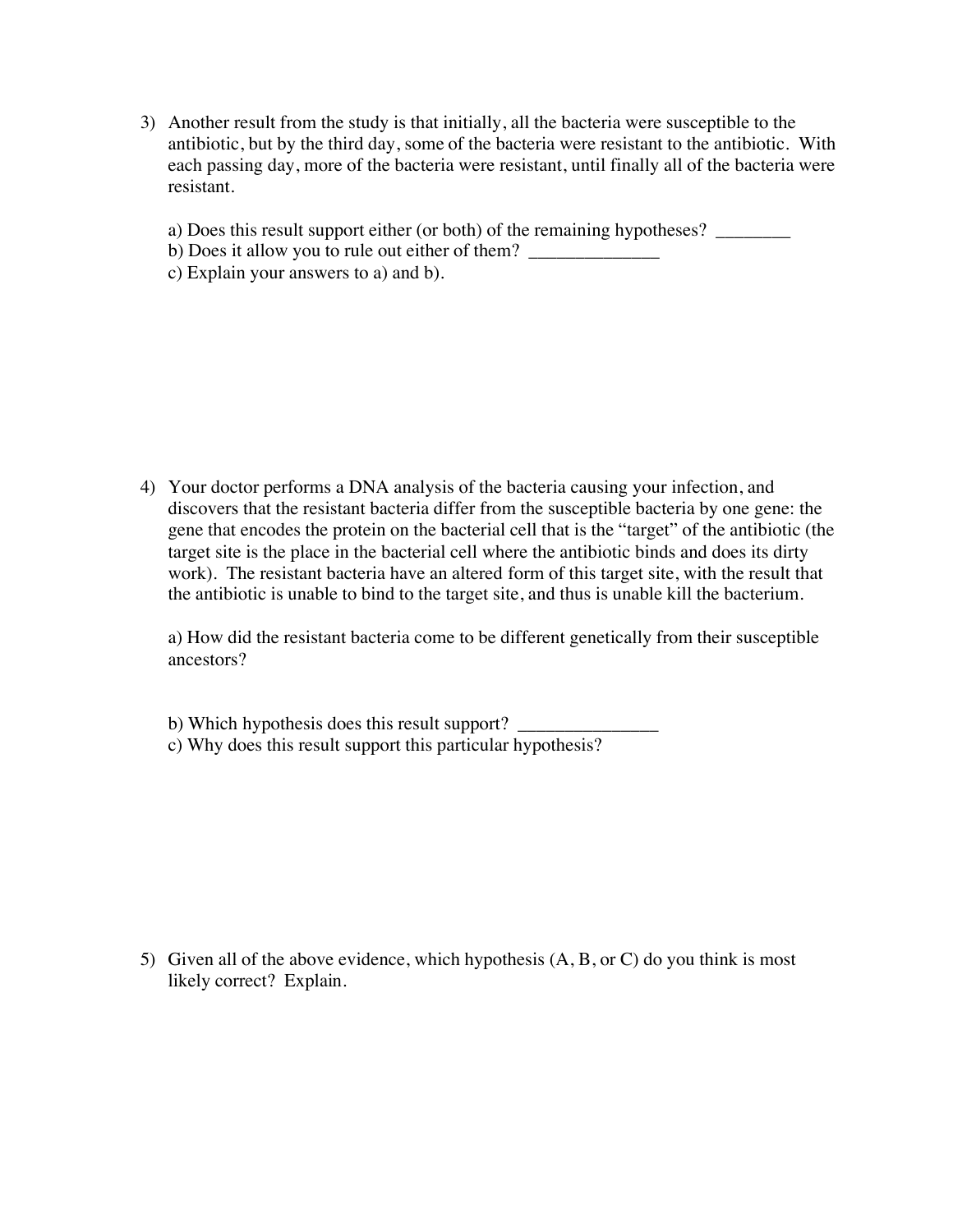# **Part IV. Investigate Reason for Problem 2**

#### **Activity D) Interpreting Correlational Data—Teacher's Guide**

Overview: Students will continue to investigate the reasons behind the growing crisis in antibiotic resistance, focusing more on how human behavior is aiding the evolution of antibiotic resistance.

Learning Objectives: Students will understand that the use of antibiotics exerts selection pressure on bacterial populations

Class Time: 1 day

*Day 5:* Have students break into small groups and work through worksheet; group discussion/lecture on how using antibiotics exerts natural selection for resistance. Background Information: "Why does Resistance Evolve so Quickly?"

The goal of this lesson is to get students to think about the use of antibiotics as the actual cause of the evolution of resistance. *Use of antibiotics creates selection pressure on the bacterial populations* exposed to the antibiotics, thus leading to the evolution of resistance. In the exercise, students examine real data on the amount of antibiotics used in one community over time, and the prevalence of resistance to the antibiotic over the same time period. The amount of antibiotics used is positively correlated with the level of resistance over this time period. You can also use these data to show the *gradual evolution from no resistance to increasingly more and more resistance*.

The data were taken from a community in Finland from 1978 – 1993. The researchers collected data on the annual amount of ? -lactam (penicillin, ampicillin, and related) antibiotics used in this community. They also collected samples of the bacterial species *Moraxella catarrhalisis* from young children with middle ear infections. They then examined the bacterial strains to see if they were susceptible or resistant to these antibiotics. The data given are a standardized measure of the volume of antibiotic usage (calculated as average daily dose), and the percentage of the bacterial strains that were found to be resistant to the antibiotic (between  $0 - 100\%$ ). Data were taken from Nissenen et al. (1995) and Levin & Anderson (1999). The data from question 4 are also real (Seppälä et al. 1997); use of the antibiotic erythromycin was greatly limited in a Finnish community, with the result that the percentage of group A streptococci resistant to it was cut in half.

#### Suggested Uses:

Have the students graph the raw data, or give them copies of the following sample graphs. Have them make two graphs (antibiotic usage vs. year and percent resistant strains vs. year) and/or have them plot a correlation: percent resistant strains vs. antibiotic usage (with each point on the graph being the data for both for the same year). This will show them a positive correlation between these two variables.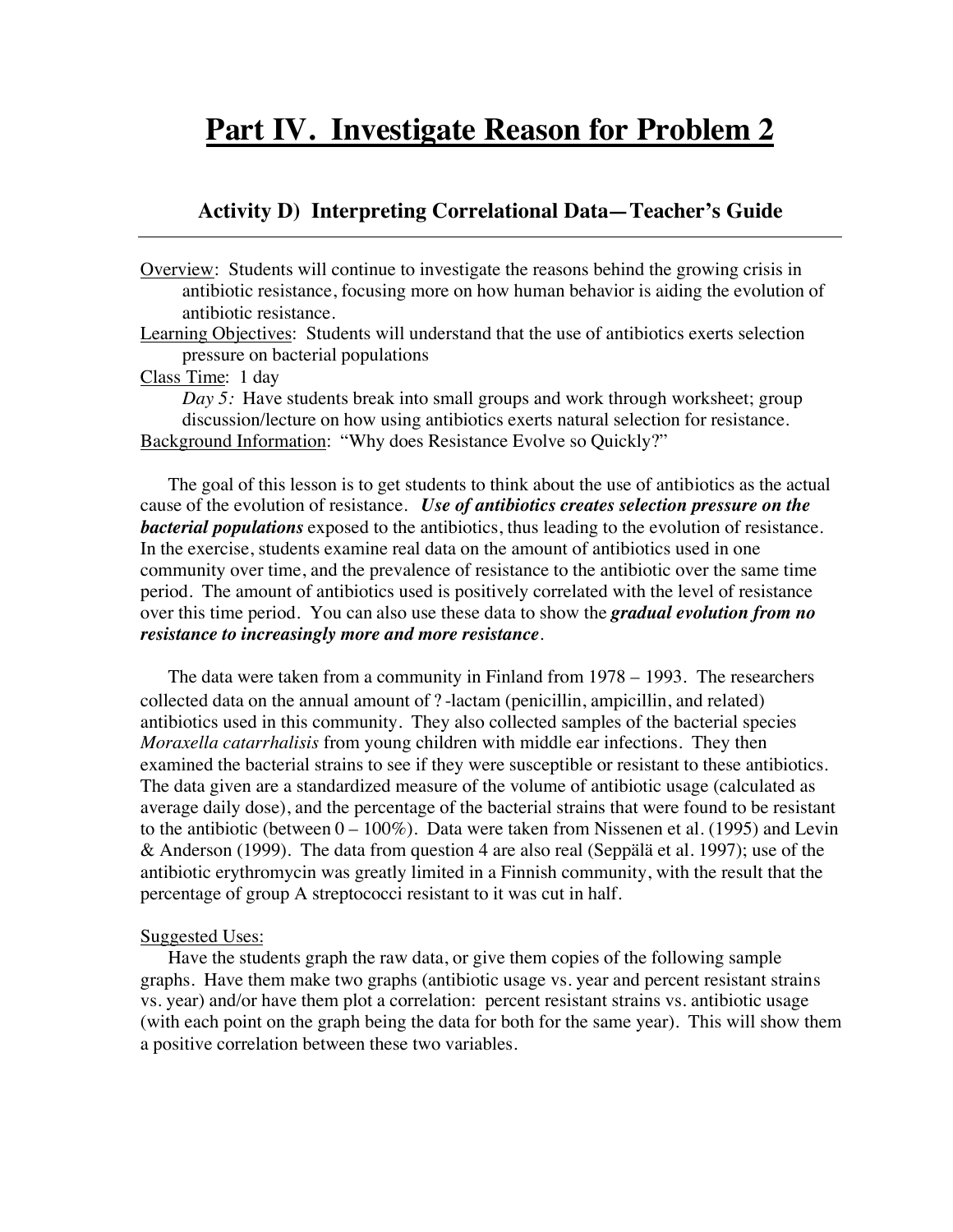#### Points for Discussion:

? Of course, *correlation does not equal causation*, and this is important to point out to your students. But, correlative data such as these, along with other evidence (e.g. resistant bacteria are able to survive and thrive in the presence of antibiotics) allows us to conclude that the use of antibiotics are selecting for the evolution of resistance to them. Use question 3 to get this point across. The data in question 4 provides further evidence that antibiotic usage selects for resistance: *when the antibiotic use is limited, selection for resistance decreases, thus leading to the evolution of decreased resistance*.

#### Literature Cited:

- Levin, B.R. & R.M. Anderson. 1999. The population biology of anti-infective chemotherapy and the evolution of drug resistance: more questions than answers, in S.C. Stearns (ed.) Evolution in Health & Disease. Oxford University Press, Oxford.
- Nissinen, A., P. Grönroos, P. Huovinen, E. Herva, M. Katila, T. Klaukka, S. Kontiainen, O. Liimatainen, S. Oinonen, & P.H. Mäkelä. 1995. Development of ?-lactamase-mediated resistance to penicillin in middle-ear isolates of Moraxella catarrhalis in Finnish children, 1978- 1993. Clincal Infectious Diseases 21: 1193-6.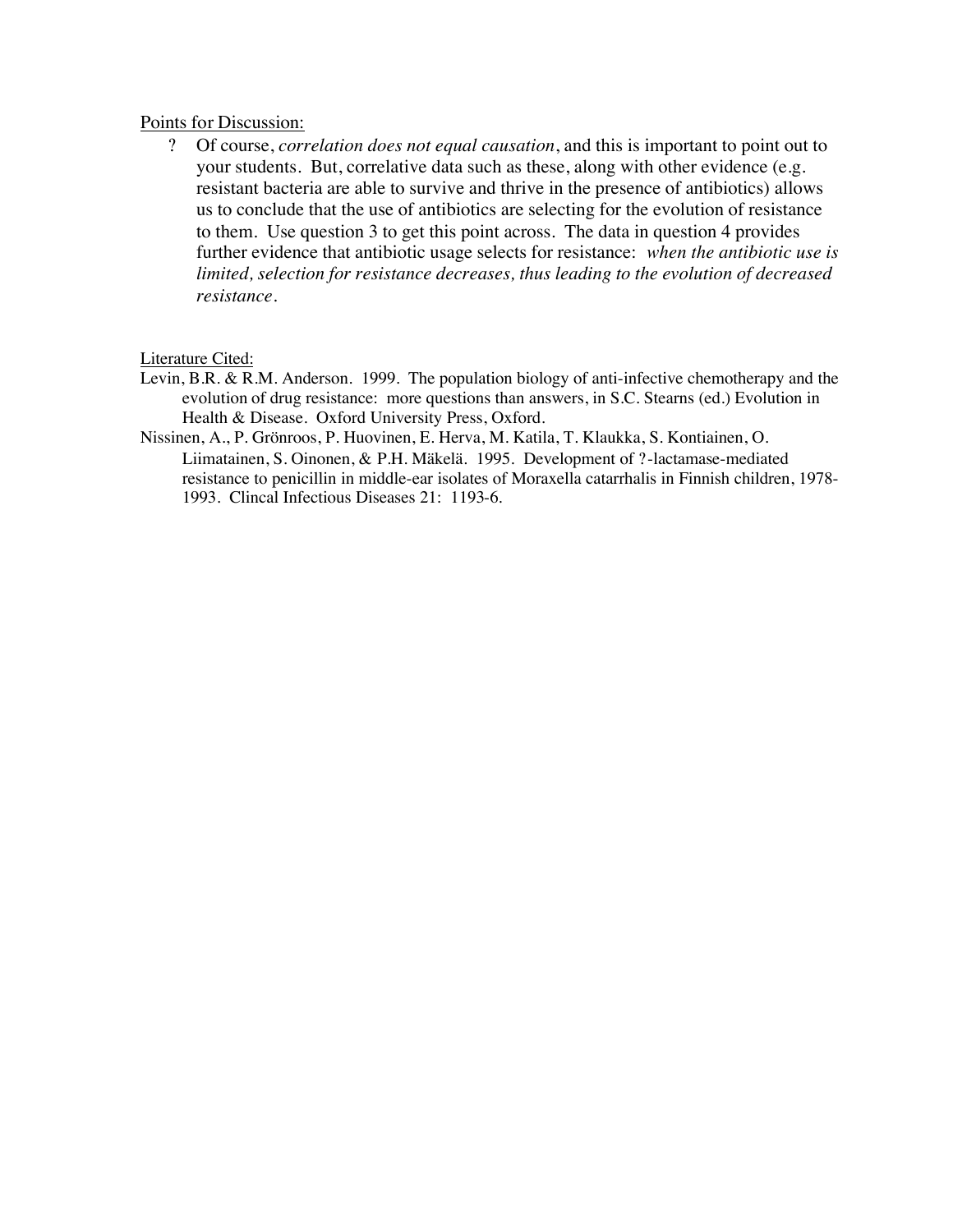

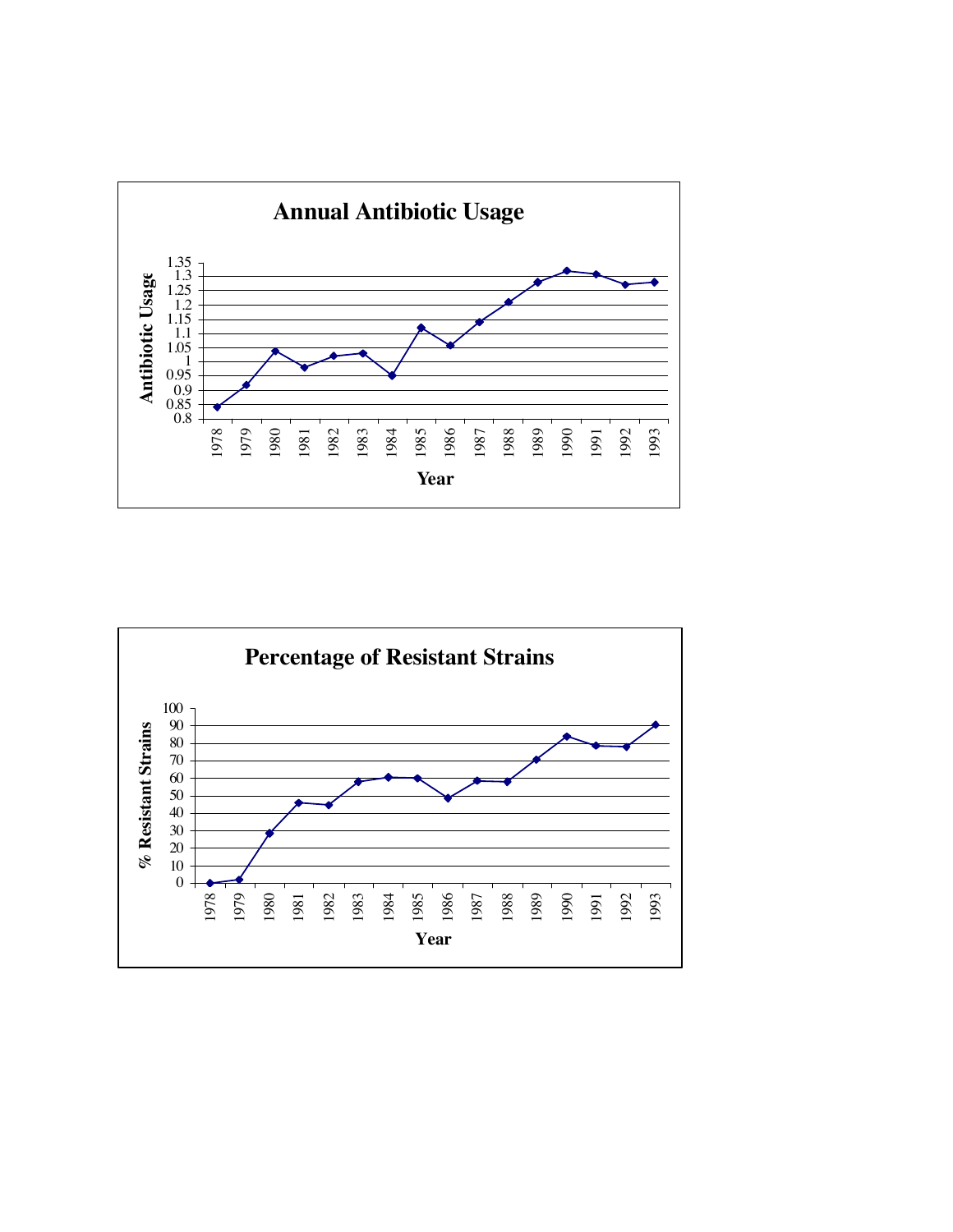#### **Interpreting Data—Student Worksheet**

In this exercise, you will interpret real data on antibiotic resistance. These data were collected from a community in Finland from 1978 – 1993. The researchers collected data on the annual amount of antibiotics used in this community. They also collected samples of bacteria from young children with middle ear infections. They then examined the bacterial strains to see if they were susceptible to (killed by) or resistant to (not killed by) these antibiotics. The data given below are a measure of the amount of antibiotics used each year, and the percentage of the bacterial strains that were found to be resistant to the antibiotic (between  $0 - 100\%$ ).

|      | Annual               | Percent        |
|------|----------------------|----------------|
| Year | Antibiotic Resistant |                |
|      | <b>Usage</b>         | <b>Strains</b> |
|      |                      |                |
| 1978 | 0.84                 | 0              |
| 1979 | 0.92                 | $\overline{c}$ |
| 1980 | 1.04                 | 29             |
| 1981 | 0.98                 | 46             |
| 1982 | 1.02                 | 45             |
| 1983 | 1.03                 | 58             |
| 1984 | 0.95                 | 61             |
| 1985 | 1.12                 | 60             |
| 1986 | 1.06                 | 49             |
| 1987 | 1.14                 | 59             |
| 1988 | 1.21                 | 58             |
| 1989 | 1.28                 | 71             |
| 1990 | 1.32                 | 84             |
| 1991 | 1.31                 | 79             |
| 1992 | 1.27                 | 78             |
| 1993 | 1.28                 | 91             |
|      |                      |                |

#### Instructions:

\_\_\_\_\_\_\_\_\_\_\_\_\_\_\_\_\_\_\_\_

Graph these data in two different graphs: A) **antibiotic usage vs. year** (antibiotic usage on the y-axis, year on the x-axis) and B) **percent resistant strains vs. year** (percent resistant strains on the y-axis, year on the x-axis). Using this information, answer the following questions:

1) Overall, what happened to the annual antibiotic usage in this community over the period of the study (did it increase, decrease, or stay the same)?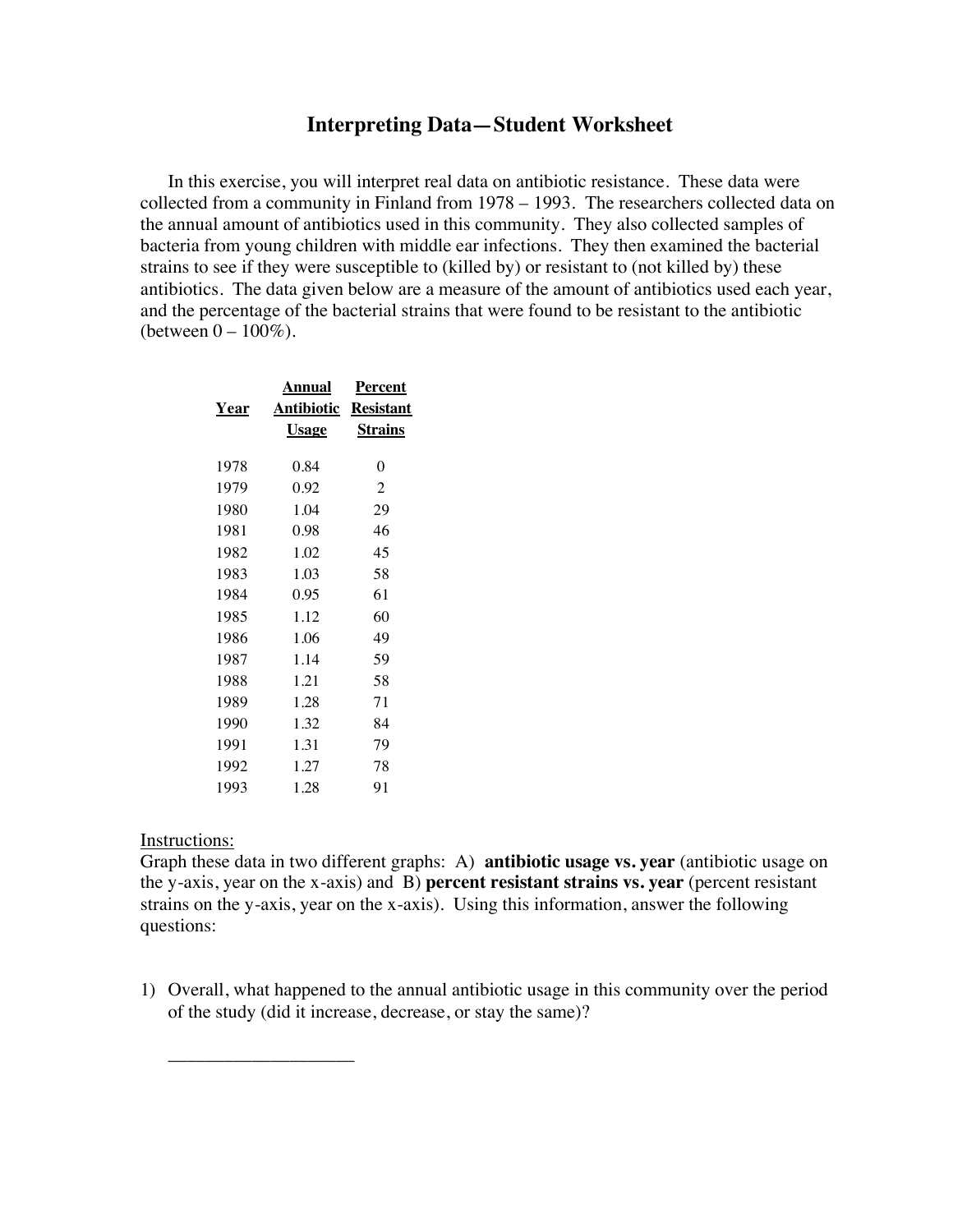- 2) Overall, did the percentage of bacterial strains resistant to these antibiotics increase, decrease, or stay the same over this same time period?
- 3) a) From these data, do you think these two factors (antibiotic usage and percentage of strains resistant to the antibiotics) are related?

b) Do you think one of these factors was the cause of the other factor? \_\_\_\_\_\_\_\_\_\_\_\_\_

c) If you do, which one?  $\frac{2}{\sqrt{2}}$ 

d) How might you be able to tell for sure?

\_\_\_\_\_\_\_\_\_\_\_\_\_\_\_\_\_\_\_\_\_\_\_

4) In another study, also in Finland, researchers investigated the effect of greatly limiting the use of an antibiotic on a community (kids still got ear infections, but they now used a "wait and see" approach to see if the infection would clear up on its own). After antibiotic usage was greatly decreased, the percentage of bacterial strains that were resistant to this antibiotic was decreased by 50% (cut in half). What does this new information tell you?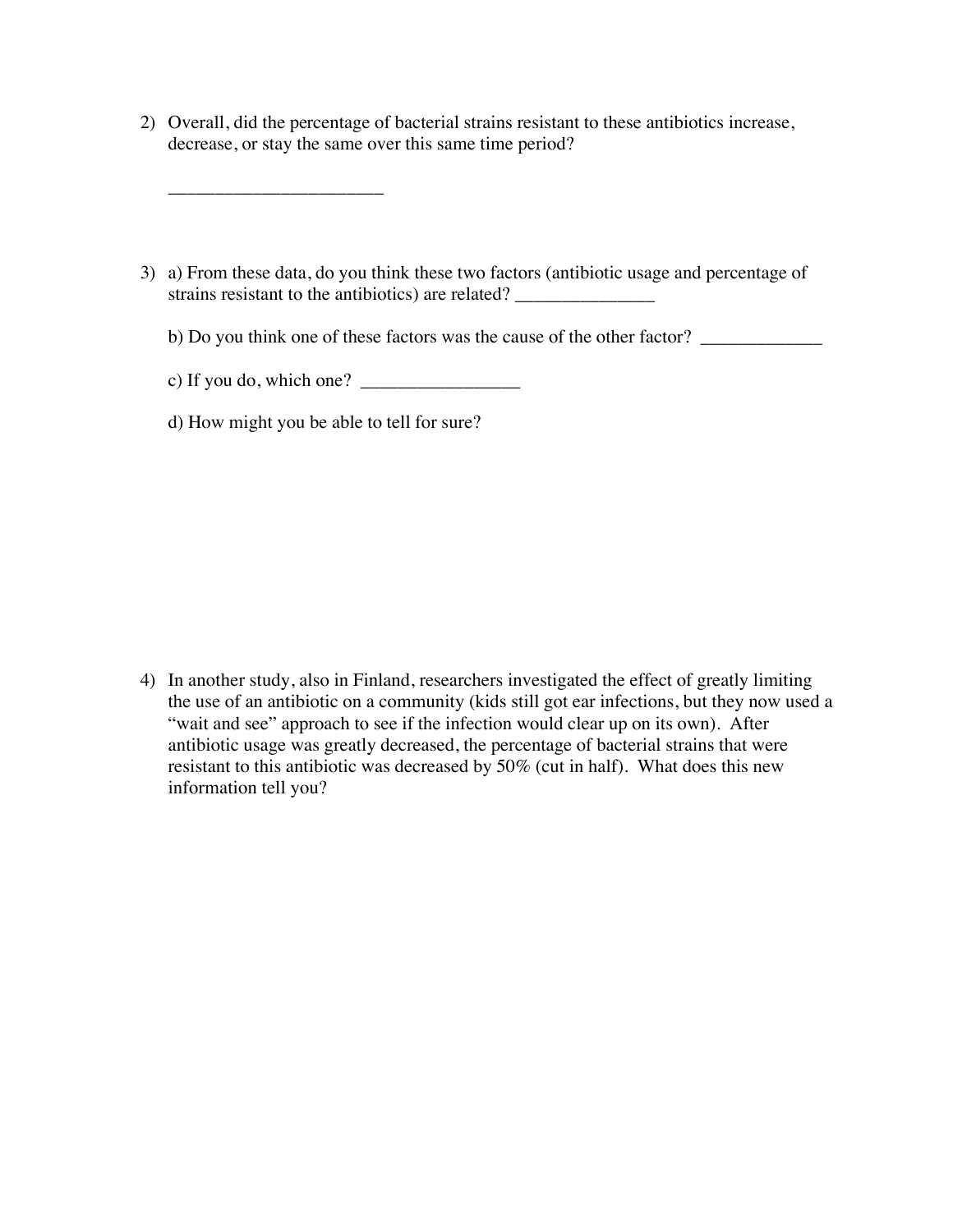# **Part V. Solutions to the Antibiotic Problem**

#### **Activity E) What is the Future of Antibiotics?—Teacher's Guide**

Overview: Students will apply their new knowledge of evolutionary concepts, as well as their knowledge of the antibiotics problem and its causes to discuss possible solutions. Learning Objectives: Students will understand that understanding evolution and evolutionary

concepts is critical to identifying possible solutions to this growing health problem. Class Time: 1 day

(*Day 5:* At the end of class, assign articles and worksheet.)

*Day 6:* Have students break into small groups to discuss their articles, using the questions in the worksheet as a guide; full-class discussion of possible solutions. Background Information: "What is the Future of Antibiotics?"

In this exercise, students will discuss potential solutions to the antibiotic problem. They will begin by reading an article (as a homework assignment), and come to class prepared to discuss the article (have the students fill out the worksheet as they are reading the assigned article). The overall learning objective is for students to understand that understanding evolution and evolutionary concepts is critical to identifying possible solutions to this growing health problem. The article is used as a jumping-off point for discussion. The discussion should be student-oriented, with the teacher guiding the discussion towards higher thinking objectives (analysis and synthesis).

There are several ways to approach this. You could have each student read the same article, or you could assign several articles, one to each student, in a jigsaw-type exercise. In this case, within each small group of 3-4 students, each student would be the "expert" on their article, summarizing the article for the other students. This method may be preferable, since no one article lists all possible solutions.

As a spin-off, you might ask students to think about how the recent anthrax scare, and consequent stockpiling of cipro by individuals may affect our ability to respond in the case of an actual bioterrorism event. See the web site of the Alliance for the Prudent Use of Antibiotics (www.healthsci.tufts.edu/apua/index.html) for a discussion of this problem and related links.

#### Suggestions for Articles:

Braffman-Miller, J. *Beware the rise of antibiotic-resistant microbes*. USA Today Magazine. March 1997.

[This article is a bit long, but has a good overview of the history of antibiotics, the problem of antibiotic resistance (including a "close to home" discussion of a TB outbreak in a California high school), the reasons for the problem (including an explicit discussion of evolution), and potential solutions (vaccines, limiting use in humans, new antibiotics.) This would be a good article if you feel your students need the overview]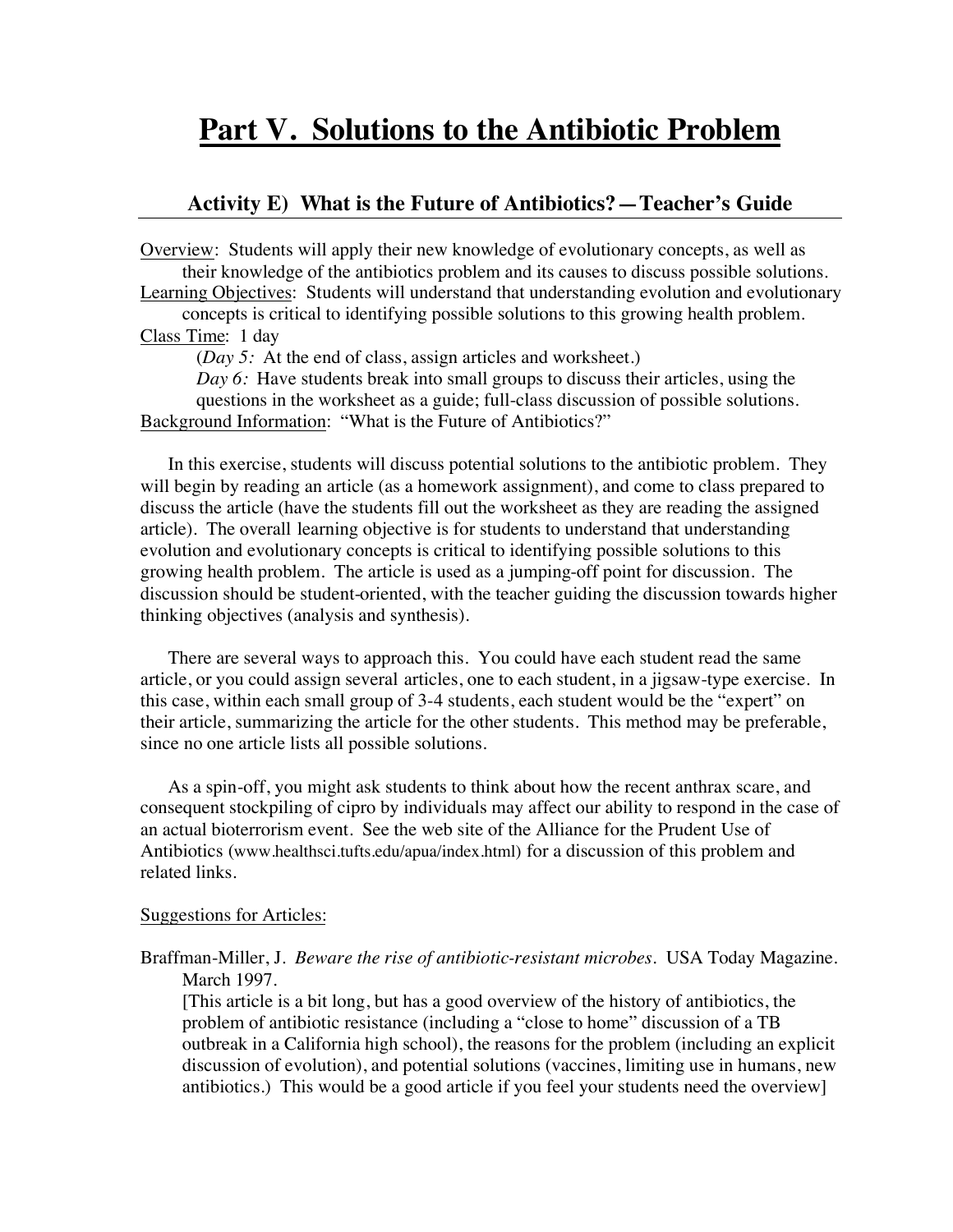- Christensen, D. *Keeping bugs from pumping drugs.* Science News. Feb. 12, 2000. [This article details efflux pump inhibitors, which inhibit bacteria from pumping antibiotics out of their cells—one type of resistant mechanism. This drug may give new life to antibiotics that are now useless because of resistant bacteria. These drugs are also mentioned in Travis' article.]
- Levy, S.B. *The challenge of antibiotic resistance*. Scientific American, March 1998. [This article is long, but written by a leading researcher in the field of the evolution of antibiotic resistance (one of the researchers interviewed in Radetsky's article). It discusses the problem of resistance, as well as a problem that is often overlooked: the affect of antibiotics on the benign bacteria that normally help keep pathogenic bacteria in check. It discusses ways to reverse resistance (i.e. solutions to the problem), and also includes a box on the potential effects of antibacterials in household products.]
- Nemecek, S. *Beating bacteria: new ways to fend off antibiotic-resistant pathogens*. Scientific American. Feb.,1997.

[This is a very short article that basically lists several novel methods researchers are using to combat resistant bacteria, including genomics, new natural resources, synthetic chemicals, and bispecific antibodies.]

- Radetsky, P. *Last days of the wonder drugs.* Discover. Nov. 1998. [This is a bit long, but a very good article. It explicitly deals with the problem of antibiotic resistance, and a potential solution based on evolutionary biology (including interviews with two evolutionary biologists working on this problem). The solution discussed is prudent use, with the hope of reverting bacterial populations to susceptibility.]
- Travis, J. 1994. *Reviving the antibiotic miracle?* Science 264 (5157): 360. [Despite being in Science, this is actually a review article that discusses new research into fighting bacteria. It describes several novel approaches, including "disarming" bacteria, rather than killing them, and new drugs, such as chemicals that block the pumps that resistant bacteria use to remove antibiotics from cells.]

Points of Discussion/Questions to Guide Discussion:

- ? As long as we use antibiotics against bacteria, they will evolve resistance. The question is, how can we manage/slow down this process? Since human behavior (overuse and misuse of antibiotics by industry, doctors, patients) is speeding up the evolution of resistance, how can we try to change human behavior to slow this evolutionary process down?
- ? Be explicit about how understanding evolution is critical in identifying solutions (although implementing these solutions is a different question—see next point).
- ? In addition to the medical/scientific aspects of this problem, you may also want to discuss political and economic aspects as well (e.g. what will decreasing the use of antibiotics in agriculture do to productivity? how do we implement programs to effect change in our country, as well as encourage it in other countries?)
- ? Be sure to cover the following points: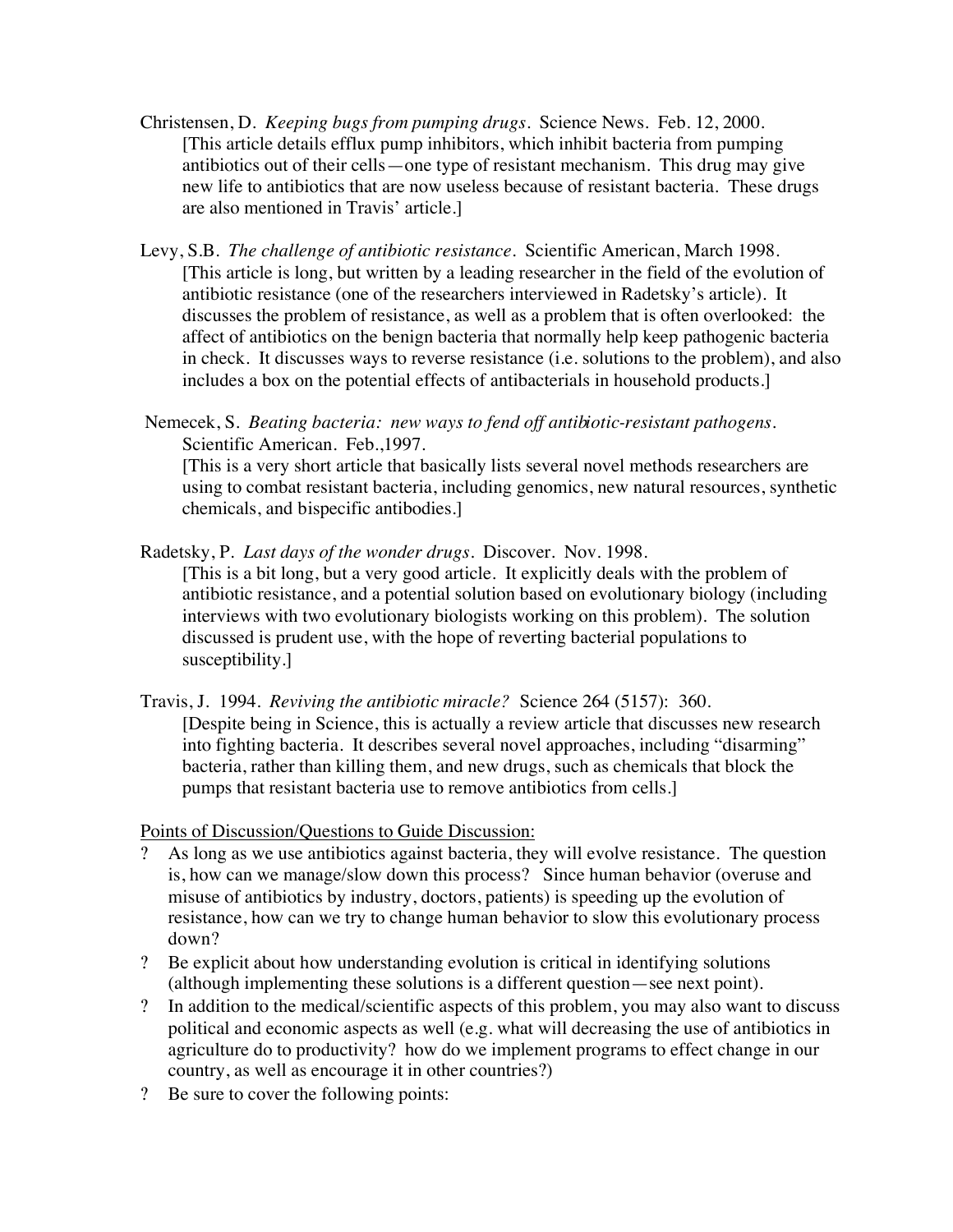- o decrease natural selection on bacterial populations by decreasing the overall amount of antibiotics used (i.e. prudent use)
- o stop giving bacterial populations opportunities to evolve: take full cycle of antibiotics, etc.
- o reduce the spread of bacteria that are already resistant
- o more research: basic research on microbial biology and development of new drugs